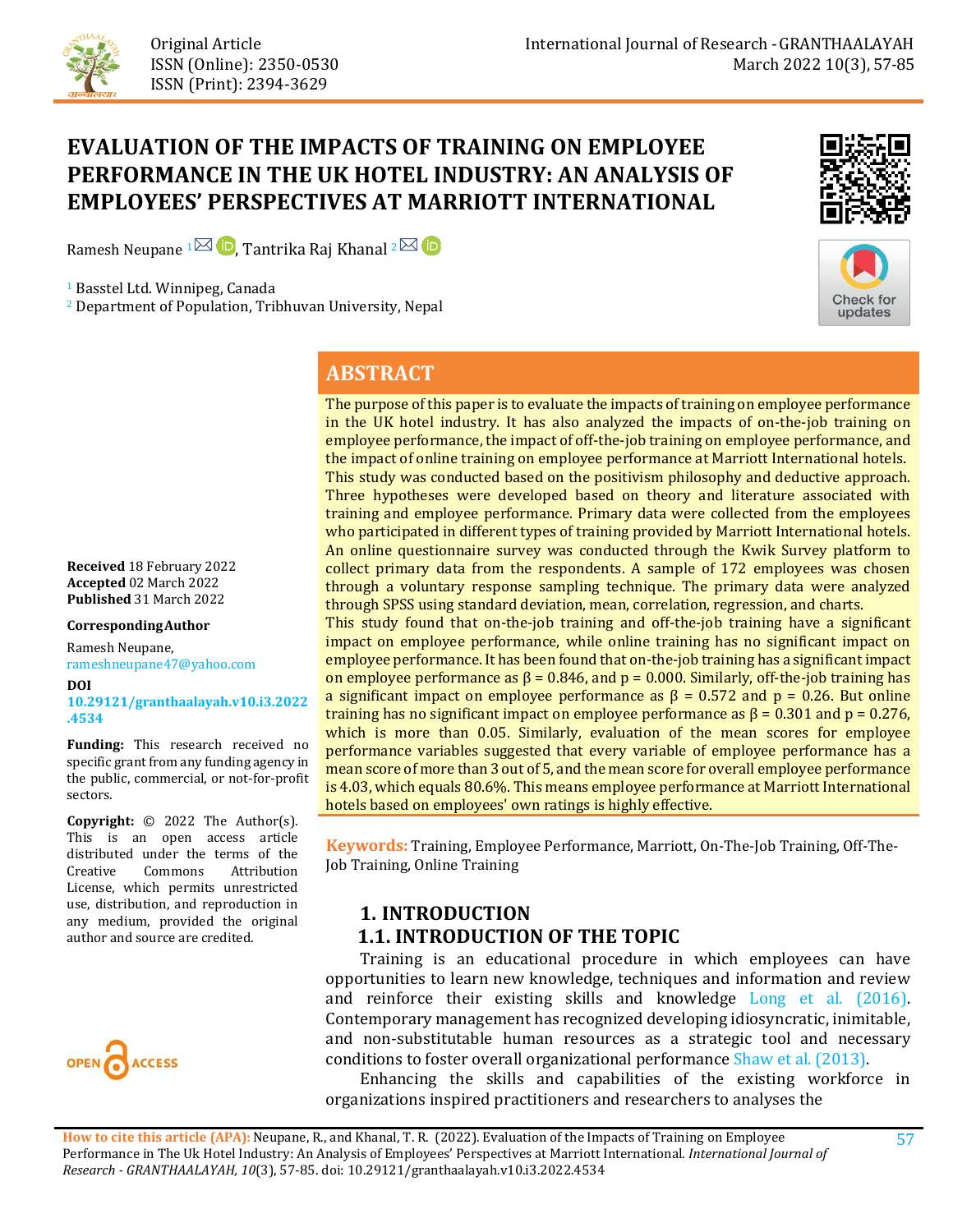like financial performance, employee productivity, motivation, etc. [Castellanos and](#page-23-0)  [Martín \(2011\),](#page-23-0) [Glaveli and Karassavidou \(2011\).](#page-24-0) 

Due to massive technological development, globalisation, expectations of better customer service quality, economic changes, driving change process, and attracting and retaining talents, training is needed [Nischithaa and Rao \(2014\).](#page-26-1) Training is associated with different ways of learning/teaching to enable employees in acquiring and implementing knowledge, skills, abilities, and attitudes that are expected by the company. The core purpose of employee training is to build the required skills to effectively complete a specific job tas[k Thakore \(2013\).](#page-28-0) According t[o Armstrong \(2009\),](#page-23-1) it is an organised process and approach of adjusting employee behaviours, attitudes, and knowledge to augment the match between employee characteristics and requirements for the organisation. In this aspect, this study focuses on assessing the impact of training on employee performance of the employees of Marriott International.

# **1.2. OVERVIEW OF MARRIOTT INTERNATIONAL**

Marriott International Hotels Group operates its business under 30 brands across 131 territories and countries. It has more than 7,000 properties around the globe. The core values and strategic objectives of the company are diversity and inclusion [Marriott \(2021\).](#page-26-2) The organisation is also focused on taking care of employees and their well-being as its core cultural values. This means training and development is a significant strategy to empower its entire workforce. Marriott has the value of keeping people/employees first and assumes that taking care of associates is really important to enhance customer care. The organisation pursues excellence through the vision of "good food and good service at a fair price[" Marriott](#page-26-3)  [\(2021a\).](#page-26-3)

# **1.3. RATIONALE OF RESEARCH**

The UK hotel industry is at a critical point because of UK political and economic uncertainties, increasing difficulties in recruitment and retaining employees, and high industry cost inflation. These factors led the industry to adopt technological solutions like customer relationship management, increase efficiency, manage customer data, enhance overall customer service quality, and turn disruption into an opportunity [PWC UK \(2020\).](#page-27-1) The post-Brexit situation will also significantly affect the UK hotel industry mainly in terms of recruiting workers. There are around 400,000 migrant workers from European Union countries and the European Economic Area. As the post-Brexit realities will be different for EU workers, there could be issues with fulfilling vacancies in this industry [Farazad \(2020\).](#page-24-1) It will possibly affect recruitment and employee retention at Marriott International as well. This means the organisation requires to provide better care to the existing workforce with training needs evaluation and providing appropriate training to grow them and retain them within the organisation.

Besides, the COVID-19 pandemic has caused mass cancellation of various corporate events, social and sports events, and international congress meetings, which have had massive impacts on the hotel industry including Marriott International. UK's lockdown and international travel restrictions, measures of social distancing are severely affecting the hotel industry. According to Hospitality [Net \(2020\),](#page-24-2) COVID-19 will leave deep scars on the entire hotel industry in the UK. Marriott International is also significantly suffering from the current pandemic. This means it needs to further enhance its service quality to impress a limited number of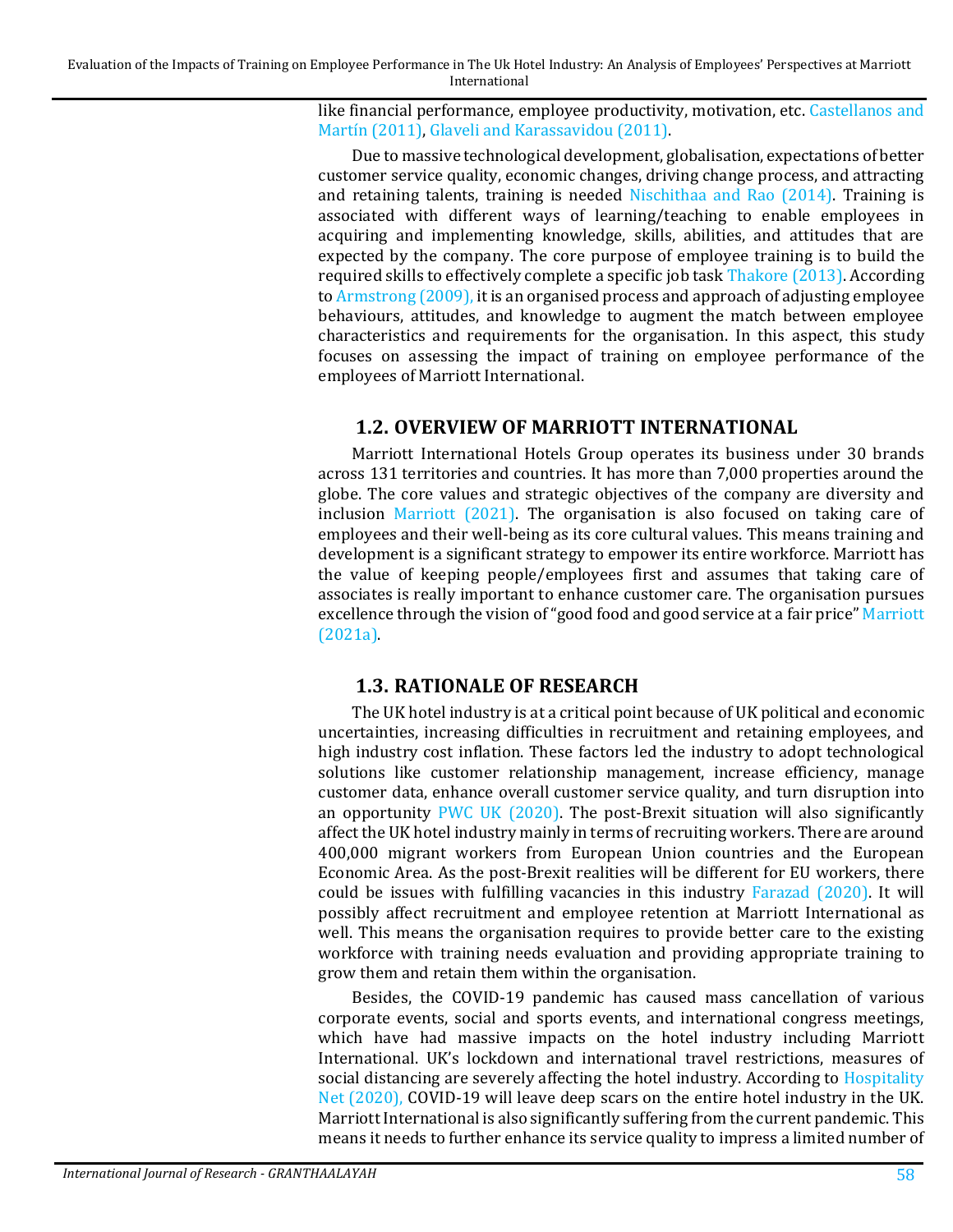customers and survive in this pandemic period. For this, it is also required to enhance the skills and capabilities of employees to provide differentiated customer service.

Different studies conducted in different industries claimed that employee training is significantly correlated with employee performance [Habib et al. \(2015\),](#page-24-3) [Imran and Tanveer \(2015\),](#page-24-4) [Karia et al. \(2016\).](#page-25-0) There is some evidence of research specific to the hotel industry, but many of them are conducted on different prospects like impacts of training on team effectiveness (Suhag, 2017), impacts of training on enhancing service quality (AI-Raggad, 2017), impacts of training on performance in hotel establishment [Khalaf et al. \(2016\).](#page-25-1) Moreover, there is no evidence of research conducted specifically on Marriott International related to the impacts of training on employee performance. Therefore, this topic has become a research issue and selected for investigation.

# **1.4. RESEARCH AIMS AND OBJECTIVES**

This study aims to examine the impact of training on employee performance as a case analysis of the employees of Marriott International Hotel.

#### **Research Objectives**

- To examine the impacts of on-the-job training on employee performance.
- To examine the impacts of off-the-job training on employee performance.
- To analyse the impacts of online training on employee performance.
- To provide recommendations to the management of Marriott International to make their training programmes more effective.

### **Research Hypotheses**

H1: On-the-job training at Marriot has a significant impact on employee performance.

H2: Off-the-job training at Marriott has a significant impact on employee performance.

H3: Online training has a significant impact on employee performance.

# **2. LITERATURE REVIEW**

# **2.1. CONCEPT AND DEFINITION OF TRAINING**

Training includes planned efforts by an organisation to help staff acquire workassociated competencies to implement this knowledge on the job. Training activities might range from one-one coaching to formal classes, and they might take place at remote locations or on the job [Aguinis and Kraiger \(2009\).](#page-23-2) Training can have significant benefits to the employees and organisation when it is connected to the needs of the organisation in addition to motivating employees [Steen et al. \(2009\).](#page-27-2) Employee training facilitates organisations to implement new business procedures and new technology by enhancing employee efficiencies [Kennedy \(2009\).](#page-25-2) It is also viewed as a procedure for increasing employee performance and correcting their behaviours [Naris and Ukpere \(2009\).](#page-26-4) Businesses should focus on specific features that can help to enhance the capabilities, competencies, and skills of employees to gain better performance of the organisation.

[Dessler \(2011\)](#page-24-5) stated that training is a procedure of teaching basic skills to the newly employed staff that they need to do a particular job. However, this definition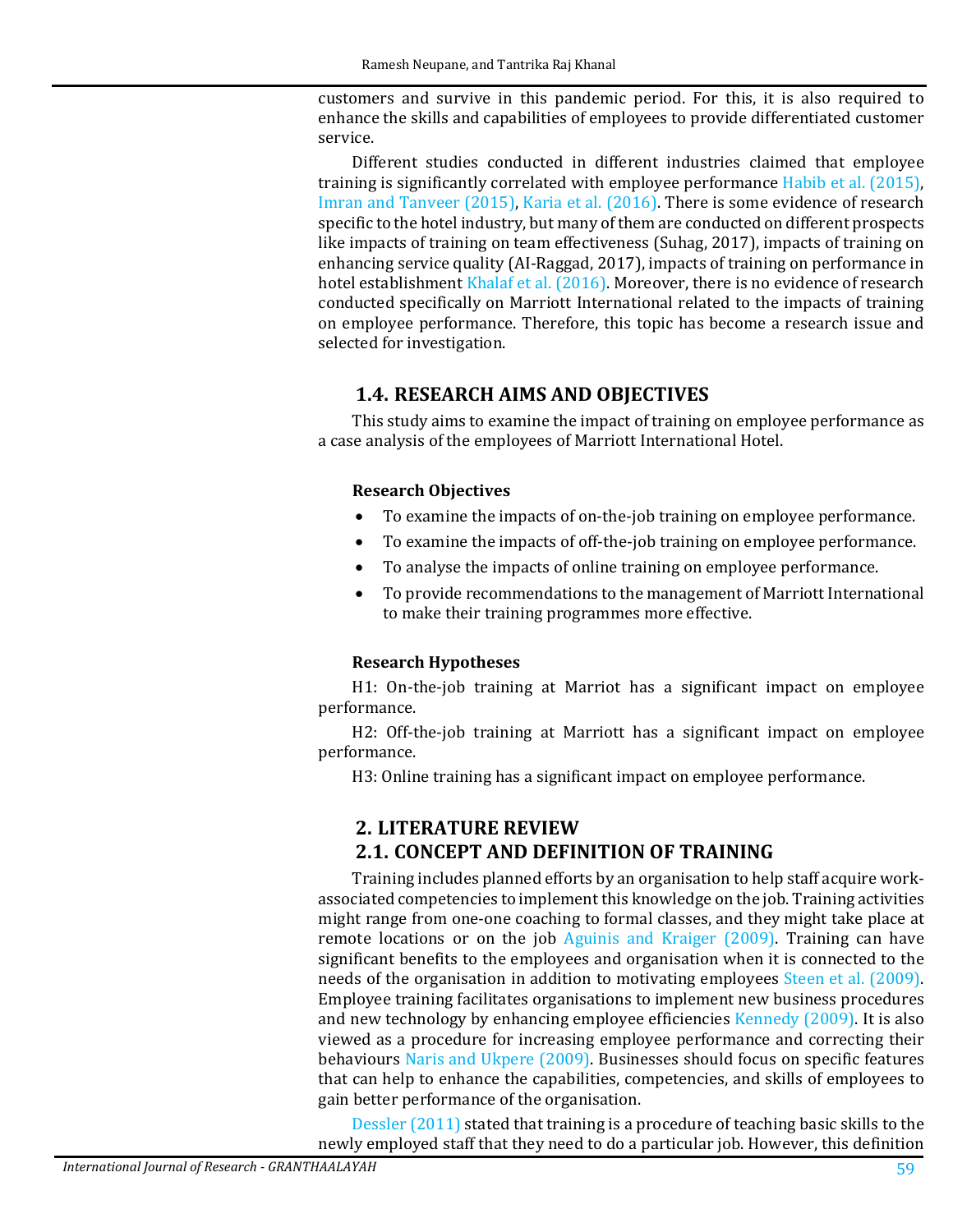is just focused on basic job skills. In reality, the training not only focused on new employees to teach them basic skills but rather it is also developed to strengthen the skills, competencies and capabilities of existing employees. It is also a systematic and formal way to change employee behaviours through learning from instruction, education, and their own experience and knowledge [Thakore \(2013\).](#page-28-0) It is also believed as an element of employee personal control that aims to improve the performance of employees. Therefore, it is beneficial to cultivate specific knowledge, skills, change personal behaviours, upgrading work-related skills, and these all factors help to increase the overall employee performance.

Ongoing training and development are crucial for any organisation as it helps to fulfil or reduce the gap between desired performance and given performance [Bossche et al. \(2010\).](#page-23-3) Companies that provide training and development opportunities to the entire workforce can secure better results as training pay a significant role in enhancing employee performance [Saleem et al. \(2011\).](#page-27-3) Employee training and development help to increase employee learning, self-direction, skills growth, and positive attitudes of the employees that can help to maximise the overall performance of organisation [Hameed and Waheed \(2011\).](#page-24-6) Training is also considered as the most important factor for achieving competencies and excellence [Akhtar et al. \(2011\).](#page-23-4) Therefore, organisations spent a huge amount of money on training activities and programmes [Pontefract \(2019\).](#page-27-4) However, some researchers, who conducted a meta-analysis on empirical findings raised substantial questions about the financial contribution of training and organisational performance [Tharenou et al. \(2007\).](#page-28-1) Many empirical studies have also exhibited that training helps to get a motivated workforce and it also enhances competencies and organisational performance [Castellanos and Martín \(2011\),](#page-23-0) [Kim and Ployhart](#page-25-3)  [\(2014\).](#page-25-3) 

Conversely, some other studies have identified that training is not a significant predictor of skills, knowledge and abilities of employees and organisational performance as training often irritates people that can cause unintended dysfunctional results, which can obstruct gaining possible benefits of training Glaveli [and Karassavidou \(2011\).](#page-24-0) Similarly, [Ployhart et al. \(2017\)](#page-27-5) stated that investment in training and development often helps to enhance the performance of employees but at the same time it leads to negative results like bargaining powers, increased job mobility, and even higher turnover of employees. Correspondingly, [Sanchez et al. \(2003\)](#page-27-6) noted that training can also hinder task involvement of employees and organisational profitability. These results provide significant theoretical challenges in understanding contradicting results of training and development on employee performance.

Therefore, to address these gaps between mixed empirical evidence and prevailing assumptions on the significance or value of training, this study examines the distinctive functions of different types of training and their impacts on employee performance. Regrettably, the innovative performance of employees because of training and development has been mostly ignored in the HRM literature regardless of its significance to technological demands and changing markets [Nguyen et al.](#page-26-5)  [\(2019\).](#page-26-5) These inconsistent results on the relationships between training and performance might be partly because of a lack of harmony in conceptualisation and that resulted in inconsistent dimensions of training analysed across different empirical studies [Nguyen et al. \(2019\).](#page-26-5) Different studies implementing different training approaches might have led to inconsistent results. This study, therefore, explored different variables of training that are related to the hotel industry and examined how these variables are related to employee performance.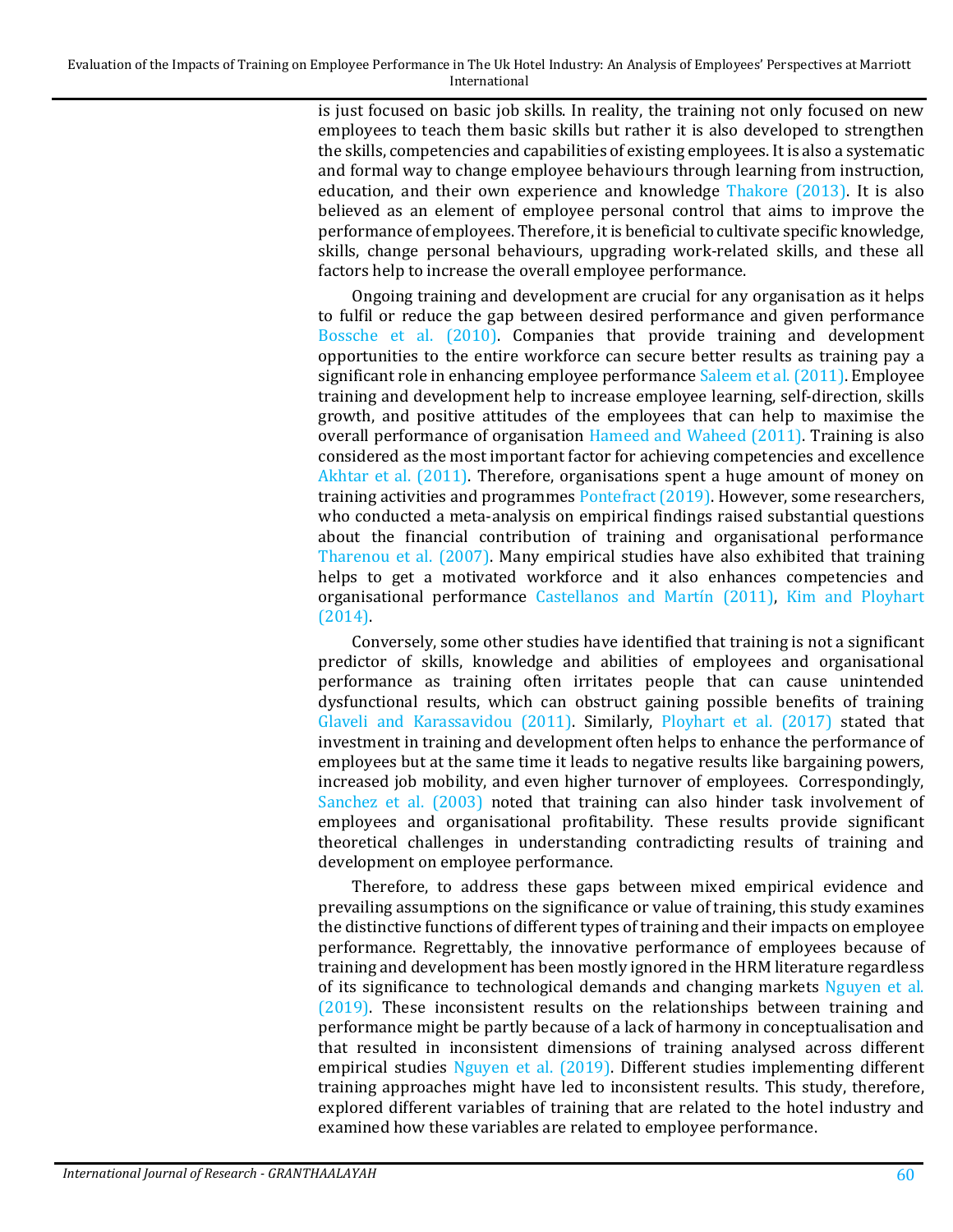## **2.2. TYPES OF EMPLOYEE TRAINING**

As training is the organised process through which employees can learn skills and knowledge for a specific purpose, methods of training are based on organisational, and employee need assessment. Training is required to overcome environmental challenges, develop human relations, organisational complexities, to fulfil the gap between existing skills and required skills, and change job assessment [Zahra et al. \(2014\).](#page-28-2) Training is also required for the new employees to make them capable of performing their jobs based on organisational requirements, which is called induction training. Different types of training are as follows.

## **2.3. ON-THE-JOB TRAINING**

On-the-job training is a popular method of training in which employees get the opportunity to learn through really participating/doing the job. This type of training is provided in a normal working condition by using actual tools, documents, and materials at the workplace. On the job training assumes "learning by doing". The trainees can participate in real work/jobs and learn how to perform specific tasks [Stephen \(2010\).](#page-28-3) It is a useful method of teaching appropriate skills, competencies, and knowledge to perform specific job tasks at the workplace [Wormley \(2019\).](#page-28-4) It helps the employees to prepare for particular job roles, develop their competencies, and even prepare them for organisational change. On-the-job training includes job instructions, refresher training, coaching, and mentoring, job rotation, apprenticeships, internship training, etc

### **1) Job Instruction**

It is a method of providing detailed instruction on a job and showing how the job should be performed. Employees/trainees attempt to learn the methods of doing a specific job and get feedback from the trainer. In this method, employees are trained to overcome form uncertainties, provided instructions and demonstrations, place them on the jobs, etc. [Bhatia \(2007\).](#page-23-5)

### **2) Refresher Training**

It is offered to incorporate the latest development within the organisation. For instance, if a new approach to customer service is implemented in Marriott, the HR team develops refresher training for the employees. It is also useful to upgrade the skills and capabilities of employees and also used to promote employees [Lynch](#page-26-6)  [\(2019\).](#page-26-6) 

#### **3) Coaching and Mentoring**

Coaching generally targets high performance and high improvements of employees, which mainly focuses on specific skills and goals. Nevertheless, it can also have some impacts on employees' personal attributes. Mentoring is an informal or formal process designed for more experienced people to share their experiences and skills for the achievement of organisational objectives and goals [Neupane](#page-26-7)   $(2015)$ ,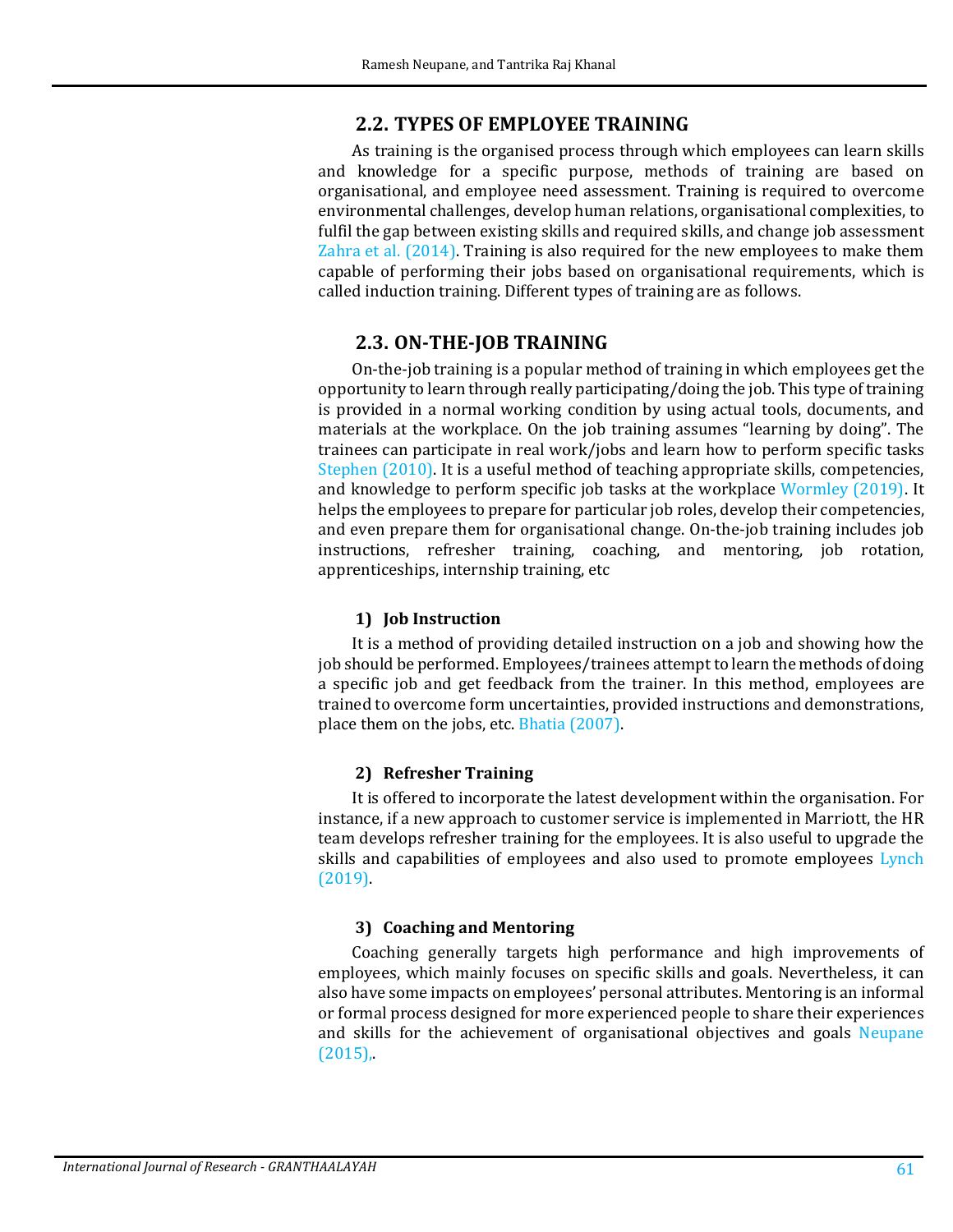#### **4) Job Rotation**

This strategy relates to moving employees between different job roles in the same organisation. People are assigned to perform different tasks in different departments to make them capable to handle different situations and different tasks. People learn new knowledge and experience by taking on new responsibilities in different department[s Blakely-Gra \(2017\).](#page-23-6) 

### **5) Apprenticeships**

It is a form of training in which there is a contract between organisation and an individual (apprentice) who is seeking to learn skills and knowledge. It is a way of earning while learning, which is an industry-based procedure of learning that combines on-the-job experience with technical training to developed certified professionals [Neupane \(2015\),](#page-26-7).

### **6) Internship**

It is also a type of on-the-job training, which is an opportunity offered by an organisation to potential interns to work at a company for a fixed time based on their immediate learning from university or college. The internship is useful for the students to gain real practical experiences, skills, and wider industrial knowledge [Wiki \(2020\).](#page-28-5)

## **2.4. OFF-THE-JOB TRAINING**

Off-the-job training is a form of training in which trainees are taken away from the usual place of job to teach them new skills and knowledge. Employees are taken to attend training centres or local colleges. These locations are specially designed for specific training. It includes a case study, role play, management games, sensitivity, brainstorming, transactional analysis, special courses, induction, behavioural modelling, etc. [Smith \(2006\).](#page-27-7) It also includes audio-visual, classroom lectures, simulation, etc. Audio-visual includes showing videos, presentations, and films, which are also successfully implemented in educational institutions to teach and train the students. In the simulation method of training, trainees are trained in realistic situations but not real ones, in which specially designed equipment or technology is used. These equipment or technologies are designed to provide training and make trainees ready to handle real-life scenarios [Ingalls \(2008\).](#page-25-4)

# **2.5. ONLINE TRAINING**

Online training is a way of providing knowledge or a means of teaching people using online software that should be installed on a computer network or a computer. These programmes feature different sections for teaching, quizzes, tests etc. A learner can learn through video, descriptive texts, and illustrations online. Online training provides the opportunity to read materials at their own speed and pace, go back again and review the materials, take tests online and get certifications as well [Vincenti et al. \(2016\).](#page-28-6) 

So, on-the-job training, off-the-job training and online training are the three variables of employee training used in this research. The questionnaires for measuring the effectiveness of training are designed based on these three dimensions.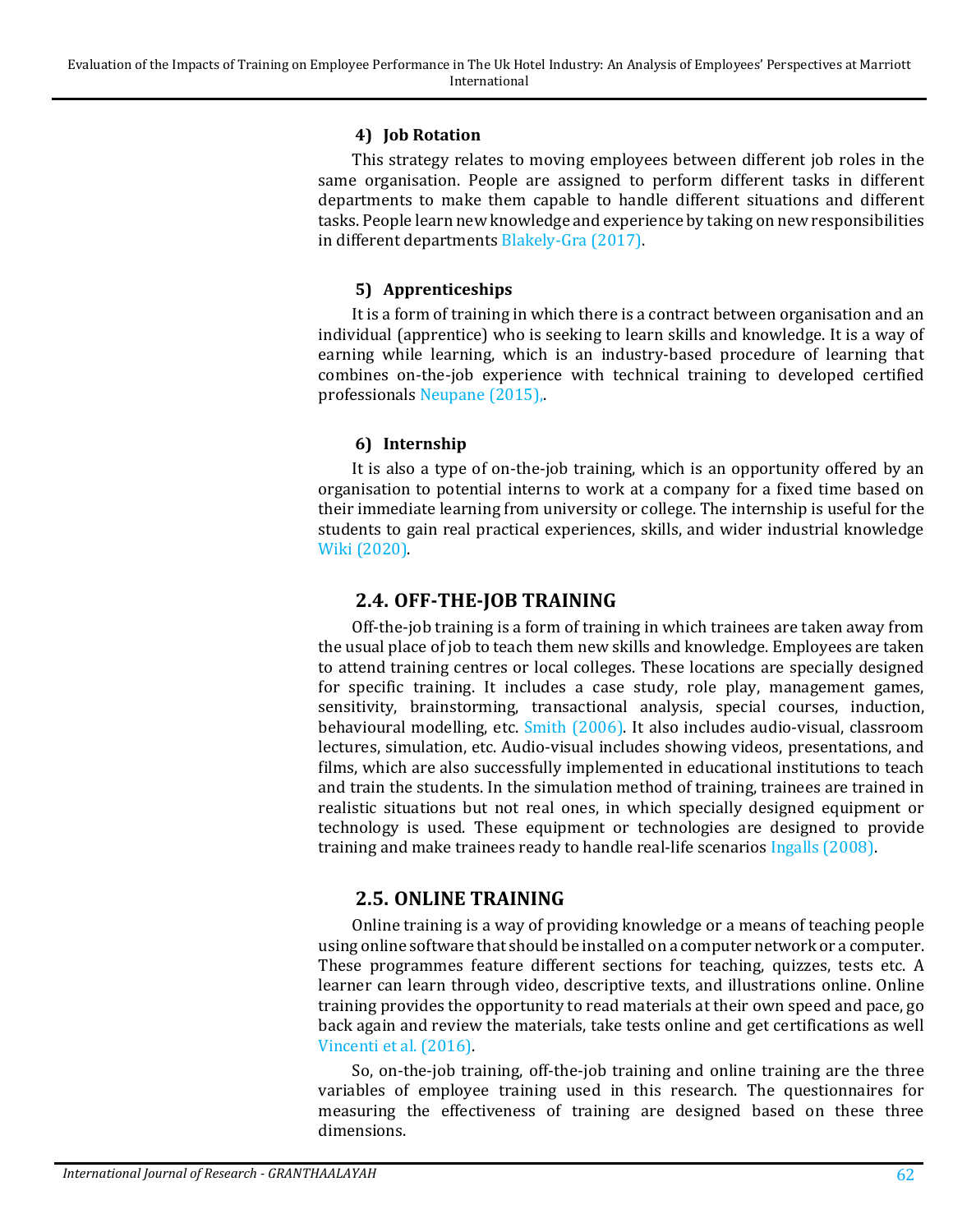#### **2.6. EMPLOYEE PERFORMANCE**

Employee performance relates to how well employees perform job roles and how they behave in the workplace. The organisation generally sets performance targets for the individual employee to provide good value to customers, operate efficiently and minimising waste. Employee performance refers to work quality, effectiveness, and efficienc[y Pradhan and Jena \(2016\).](#page-27-8) Employee job performance is a form of performance assessment and management that is an important part of effective human resource management [Bateman and Snell \(2007\).](#page-23-7) It refers to the work achievements of individuals after exerting required efforts on the job that is related to getting compassionate colleagues around, engaging profiles, and meaningful work [Karakas \(2010\).](#page-25-5) An effective employee performance management system is vital for the full utilisation of human resources and to enhance organisational success.

Employee performance also refers to how a staff fulfils his/her job roles and performs their associated job tasks, which is related to the quality, effectiveness, and efficiency of their outputs [Ciner \(2019\).](#page-23-8) It also denotes our evaluation of how valuable staff is for the success of the organisation. Employee performance management is very important to achieve better outputs from the employees. It is the art of knowledge management that deals with people in such a way that it provides a positive influence on their behaviours, thinking, skills, abilities, competencies, and confidence. The employees also require an understanding of what outcomes are expected from the organisation or immediate supervisor for every task. So, employee performance management requires appropriate training and development opportunities with the appropriate guidelines, instructions, regular feedback, coaching, counselling, and support from the management [Neupane \(2015\),](#page-26-7)

#### **2.7. DIMENSIONS OF EMPLOYEE PERFORMANCE**

Employee performance is a multidimensional concept and one of the fundamental characteristics that can differentiate the process aspects and behavioural engagements from an anticipated result [Pradhan and Jena \(2016\).](#page-27-8) Behavioural engagement refers to the activities people display while performing a job, while the result aspect refers to the consequence of the job behaviour of an individual. So, the behavioural engagement and anticipated results are associated with one another. The anticipated results are influenced by different elements like cognitive abilities and motivation than the behavioural aspects. Task performance includes job explicit attitudes, including basic job responsibilities as a part of the employee job description. More cognitive ability is required for gaining better task performance which is mainly achieved through knowledge associated with the task [Tripathy \(2014\).](#page-28-7) Several frameworks and models for the measurement of employee performance are developed in the literature. Some of the key constructs of employee performance are discussed in the following table.

[Kenned et al. \(2001\)](#page-25-6) identified three dimensions of employee performance which are behaviours towards customers, teamwork, and work role employment in the study of the impacts of training and development on employee job performance as a study of Judicial service in Ghana. Similarly, [McCook \(2002\)](#page-26-8) identified three variables to measure employee performance, which was satisfaction with coworkers, perceived efforts, and the opportunity for rewards. Similarly, [Parker et al.](#page-27-9)  [\(2006\)](#page-27-9) also identified three variables of employee performance, including problemsolving, proactive behaviours, and implementation of ideas in their study of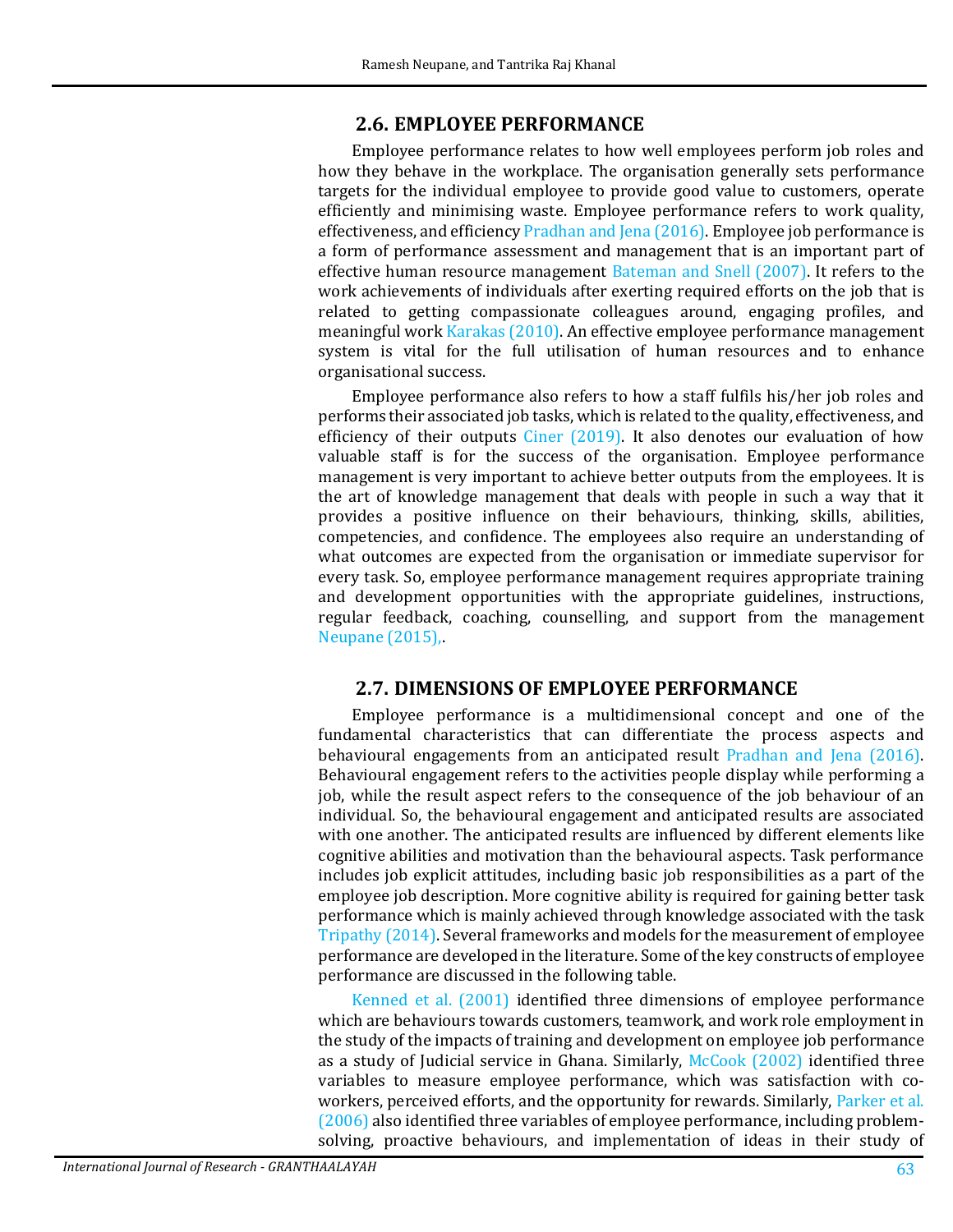modelling the antecedents of proactive behaviours at work. Similarly, [Griffin et al.](#page-24-7)  [\(2007\)](#page-24-7) identified eight variables for measuring employee performance, which are Individual task adaptivity, team member task adaptivity, individual task proficiency, organisational task adaptivity, team task proactivity, organisational task proficiency, and organisational task proactivity. Similarly, [Audrey and Patrice](#page-23-9)  [\(2012\)](#page-23-9) identified five variables of employee performance, which are creativity, reactivity in the face of difficulties, interpersonal adaptableness, handling workrelated stress, and efforts of training. Moreover, [Koopmans et al. \(2014\)](#page-25-7) have used three factors of employee performance in their study of the construct validity of individual work performance questionnaires. Similarly, [Neupane \(2015\),](#page-26-7) in his study of the effects of coaching and mentoring on employee performance in the UK hotel industry identified six variables of employee performance, which are skills, knowledge, confidence, abilities, attitudes, and personal/professional development.

This study implemented the first five constructs of employee performance (skills, knowledge, confidence, abilities, attitude) from [Neupane \(2015\),](#page-26-7) and one more variable 'speed and efficiency' from the above literature. These dimensions are replicated here as he already tested its validity and reliability, and that study was also related to a type of training and its impacts on employee performance.

### **1) Skills**

Employee skills include fundamental job-related skills, including communication, decision making, innovation, life-long learning, negotiation, time management, teamwork, etc. [Miron \(2016\).](#page-26-9) It also includes manual or technical proficiencies that are generally acquired through training.

#### **2) Knowledge**

Employee knowledge is related to specific knowledge to perform specific job tasks. It is an evaluation of how to effectively share information or perform jobrelated tasks. It can also include employees' capability to develop a better business procedure, use the right tools and techniques, and nurture a caring culture [Decker](#page-24-8)  [\(2019\).](#page-24-8) 

### **3) Abilities**

Employee abilities include agility, courage, resilience, curiosity, technology enthusiast etc. These abilities are essential for employees to perform better in their job roles. It refers to how a person demonstrates his/her capabilities to implement different knowledge and skills simultaneously to execute an observable behaviour [Sam Houston State University \(2020\).](#page-27-10) 

### **4) Attitude**

Employee attitude is a psychological state of mind, which is the way an individual thinks about different situations that determine his/her behaviours. Employees can demonstrate positive or negative attitudes at the workplace regarding specific job tasks, co-workers, products/services, management, or the entire organisation [Leonard \(2019\).](#page-26-10) 

### **5) Confidence**

Confidence refers to a feeling of self-assurance that can arise from one's appreciation of qualities or abilities. It also relates to the belief or feeling that an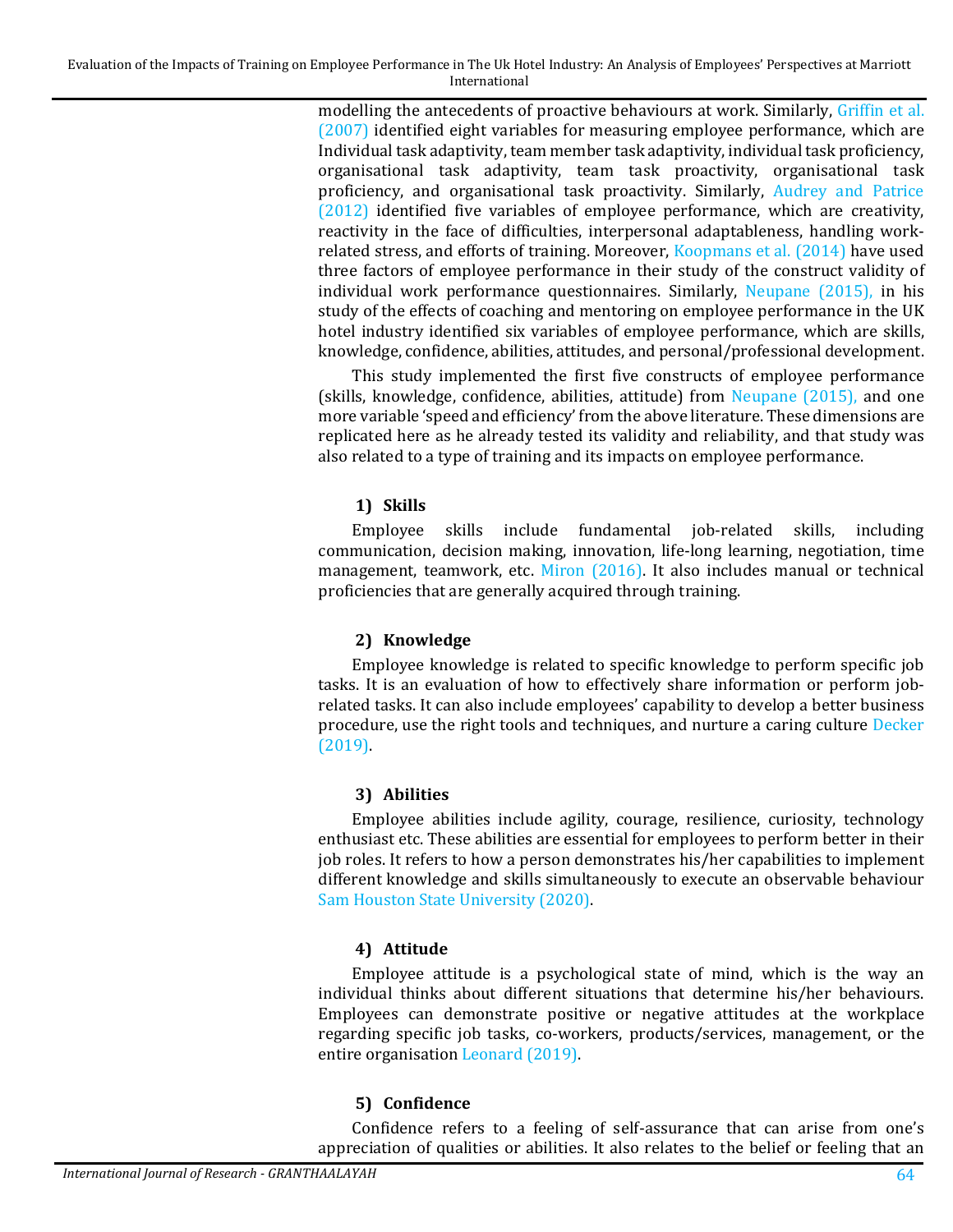employee relies on something. Confidence helps employees to gain success. Lack of confidence leads employees to be unsure about what to do in the workplace which can cause negative impacts on their performance [Belker and Topchik \(2005\).](#page-23-10) 

### **6) Speed and Efficiency**

It includes how much does an employee accomplishes his/her task on average every day, week, or month. Speed is mainly required to do a job in a fast-paced environment like the fast-food industry, or where it is required to serve many customers in a short time. Similarly, efficiency refers to appropriately doing things. It can be static efficiency or dynamic efficiency. Static efficiency refers to refining existing processes, products and opportunities and making improvements within available existing situations. But dynamic efficiency relates to the constant development of new procedures, products, and opportunities so that it can help to enhance profitability [Noordzij \(2013\).](#page-27-11) 

# **2.8. THEORETICAL FRAMEWORK**

Based on the above review of literature, the following conceptual model has been developed which illustrates the link between employee training (on-the-job training, off-the-job training, and online training) and employee performance.



**Figure 1** Theoretical Framework

# **3. MATERIALS AND METHODS 3.1. RESEARCH PHILOSOPHY**

This study implemented a positivism philosophy that focuses on objective observation and a quantifiable approach to research. This approach is the best approach for this research as this study is designed to follow a strictly scientific and mathematical approach to data collection and analysis. The objectives of this study can be better analysed through a quantitative approach instead of using an interpretative or qualitative approach. Moreover, positivism follows a quantitative approach, which provides less room for the researcher's biases in research results. The goal of this research is to examine the impacts of training on employee performance, which can be easily tested by analysing the impacts of the independent variable (training) on the dependent variable (employee performance). The Impacts of training on employee performance can be better analysed through regression coefficients instead of using some interpretational approach. There is also no room for bias in this approach as the results were strictly related to statistical outcomes.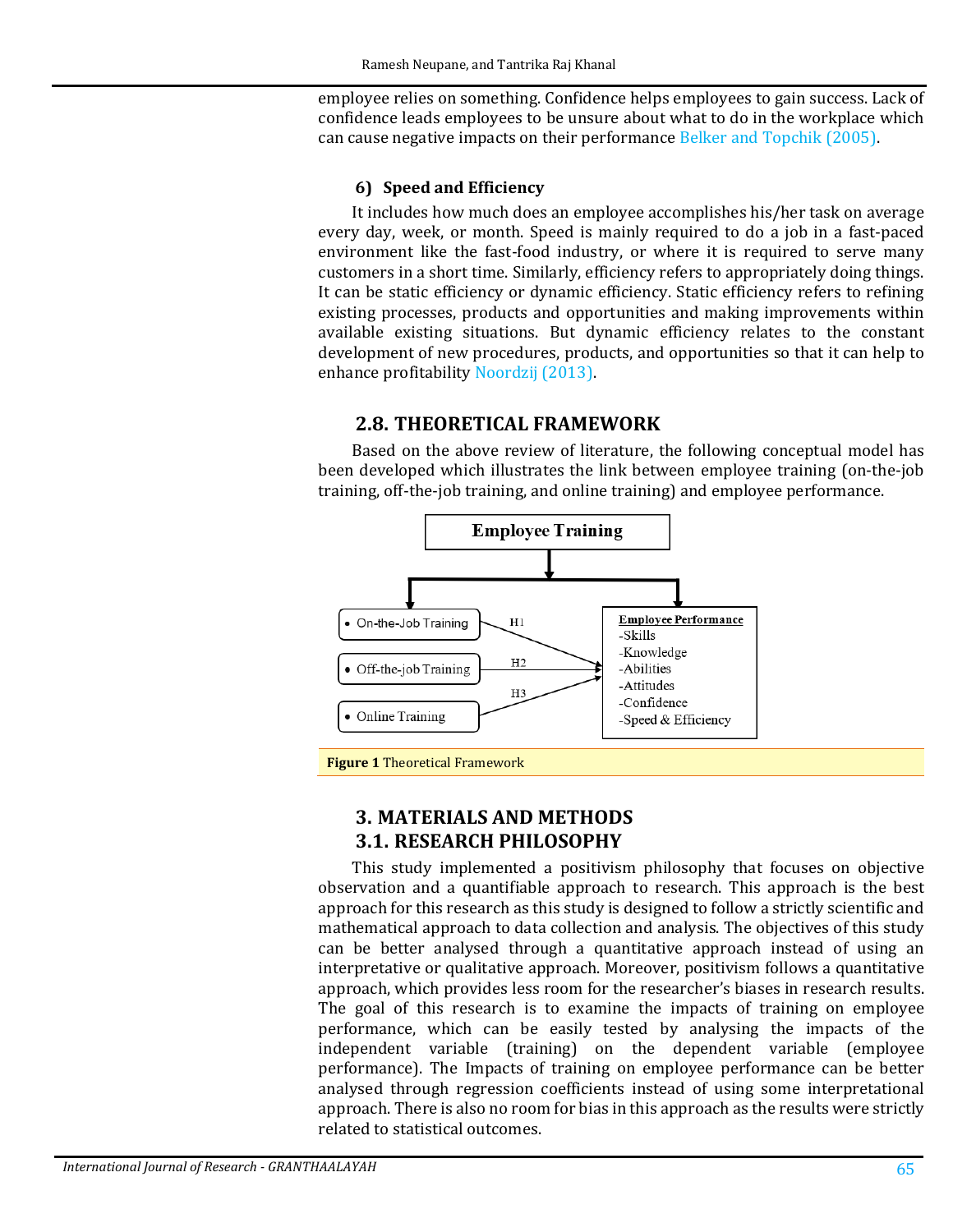## **3.2. RESEARCH STRATEGY**

This study followed a survey. A survey is a research method for collecting data from the respondents to gain information about different research issues. The survey generally follows standardised process and ensures that every respondent can answer the questionnaires to avoid biased views and opinions that could impact research outcomes. The survey process includes asking for information from participants through a series of questionnaires. Surveys can be offline or online [Saunders et al. \(2019\).](#page-27-12) This study followed an online questionnaire survey through the Kwik Survey tool. An online survey is chosen in this study as it is useful to get a higher response rate, no requirement of interviewer, design flexibility, convenience and online survey data can easily be imported for further analysis. Nevertheless, an online survey can also have disadvantages, comprising fake answers because of a lack of understanding of the questionnaires, non-response from the targeted audience, etc (Howard, 2019). So, by considering the above benefits of an online survey, this study has chosen this approach for collecting data from Marriott employees. The online platform Kwik Survey was considered as it is highly user friendly, survey data can be easily imported into SPSS for numerical analysis, and it is also cheaper than other online survey platforms.

## **3.3. RESEARCH DESIGN**

This research implemented a quantitative method. This method focuses on implementing statistics, numbers, and numerical approaches to data collection and analysis. Different statistical software like SPSS facilitates numerical data analysis in this approach. The quantitative approach is highly applicable in research to have better unbiased and valid results as research results from this approach are strictly based on statistical outcomes. This means the research results were generated by computer software, the role of the researcher is just to describe the statistical result. The key benefits of the quantitative method are, it allows a higher sample size, easy analysis through computer software, no personal influence of the researcher on research outcomes, and it uses randomised samples that lead to unbiased results [Wilson \(2010\).](#page-28-8) Therefore, by acknowledging these advantages, direction from positivism philosophy, this study has chosen to implement a quantitative approach.

# **3.4. DATA COLLECTION**

The primary data have been collected from the employees of Marriott international based in London, UK. The online questionnaires survey tool Kwik Survey was implemented here to collect data from the respondents. A questionnaire is a research instrument to collect data in this study. The questionnaire method is a popular method to collect quantitative data from a comparatively large sample size. This method is used in this research as it is more cost-effective than other techniques, is more practical, has quick results, has higher reliability and validity, has easy analysis of the results, and proven standard technique for data collection [Wilson \(2010\).](#page-28-8) Nevertheless, research participants can sometimes provide dishonest answers, superficial answers because of a lack of understanding, difficulty to convey their feelings and emotions, and lack of personalisatio[n Debois \(2019\).](#page-24-9)

The questionnaire included different factors of employee training and factors of employee performance. The components of employee training included in the questionnaires were on-the-job training, off-the-job training, and online training. The factors of employee performance as identified in the above research framework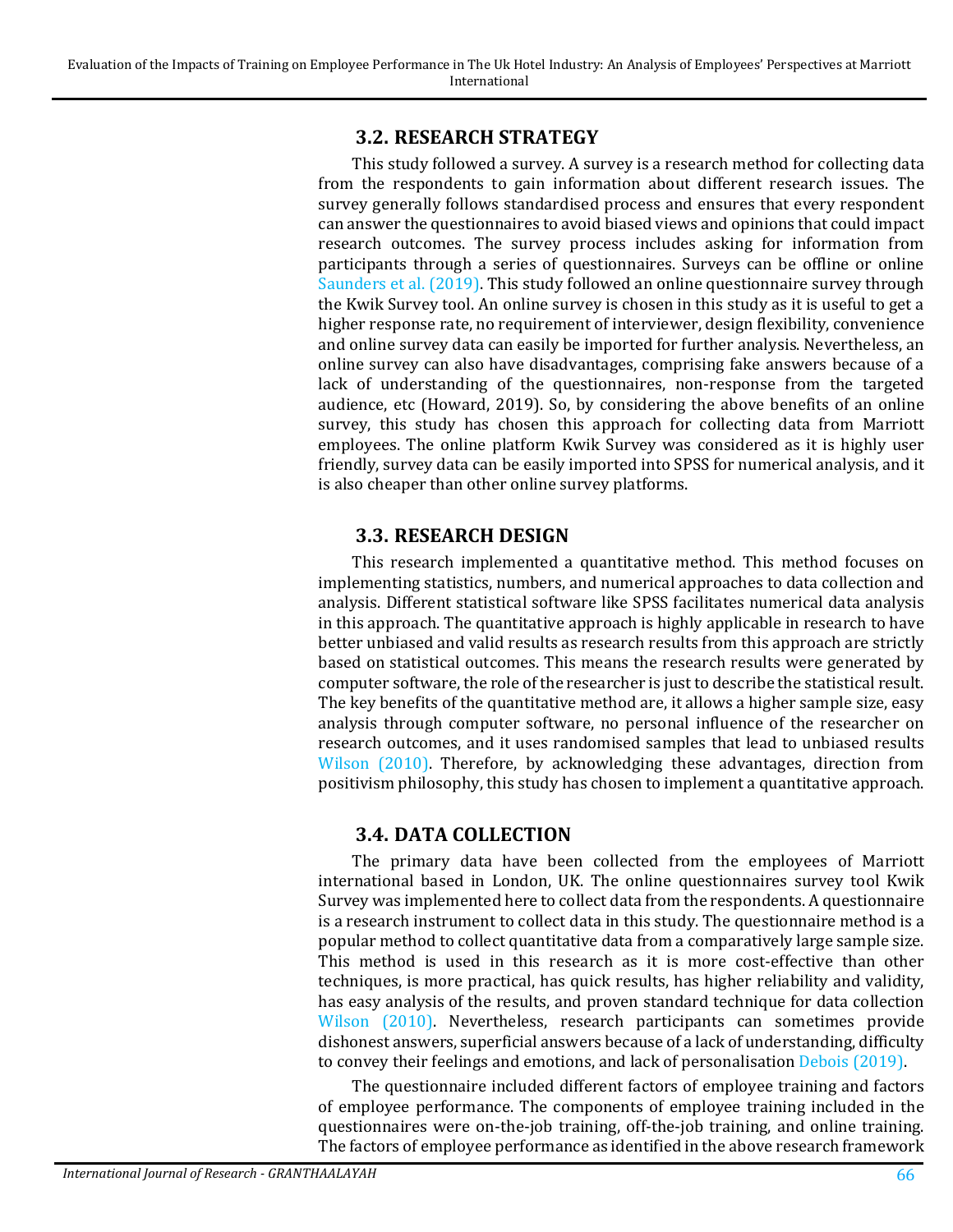are skills, knowledge, abilities, attitudes, confidence, and speed & efficiency. The questionnaires included a five-point rating scale, multiple choices, yes/no types, and fixed alternatives.

The questionnaires were uploaded to Kwik Survey online platform and distributed the survey link through email and social media platforms. Mainly, the employees' list was obtained through personal relationships with some of the managers who were working at Marriott at the time of the survey. The data were collected within three weeks starting from the first week of November 2021. Finally, the collected data sheet was downloaded from the Kwik Survey website and transformed into SPSS for further analysis.

#### **3.5. SAMPLING AND SAMPLE SIZE**

The population of this research is all the employees of Marriott International hotel, who may be working remotely or physically at the hotels. Sampling is a procedure that is applicable to recruit research respondents in which a predetermined number of respondents are taken from the research population. This means it is a way of recruiting participants without any bias [Kothari \(2011\).](#page-25-8) The research participants in this study were recruited through a voluntary response sampling technique. It is a non-random sampling method, which is like convenience sampling and follows the principle of easy access. Therefore, in this technique, people voluntarily take part in the research process by responding to an online survey that is publicly availabl[e McCombes \(2019\) .](#page-26-11) This method was chosen as it is the easiest technique for an online questionnaires survey. So, employees of Marriott have taken part in this research or answered the questionnaires voluntarily. The sample size of this research was 172.

#### **3.6. PROCESS OF DATA ANALYSIS**

The primary data obtained from the online tool was analysed by exporting numerical data into SPSS software. Applicable numerical codes for each question were provided while entering data on SPSS. Then, it followed statistical and numerical analysis. The demographical responses were examined through frequency, percentage, and charts. The effectiveness of training and employee performance were examined through the mean and standard deviation of the scores obtained on the five-point rating scale. Similarly, the impacts of training on employee performance were analysed through regression and correlation.

#### **4. RESULTS AND FINDINGS**

Firstly, the sociodemographic results of the sample are presented and secondly, it analysed major survey results for training and employee performance.

### **4.1. DESCRIPTIVE STATISTICS OF THE SAMPLE**

#### **1) Gender**

Genders of survey participants are illustrated in the following [Table 1.](#page-10-0)

<span id="page-10-0"></span>

| <b>Table 1 Genders</b> |               |                  |      |                             |  |  |  |  |  |
|------------------------|---------------|------------------|------|-----------------------------|--|--|--|--|--|
|                        |               | <b>Frequency</b> |      | <b>Percent ValidPercent</b> |  |  |  |  |  |
| Valid                  | Male          | qq               | 57.6 | 57.6                        |  |  |  |  |  |
|                        | Female        | 69               | 40.1 | 40.1                        |  |  |  |  |  |
|                        | <b>Others</b> |                  | 23   | 2.3                         |  |  |  |  |  |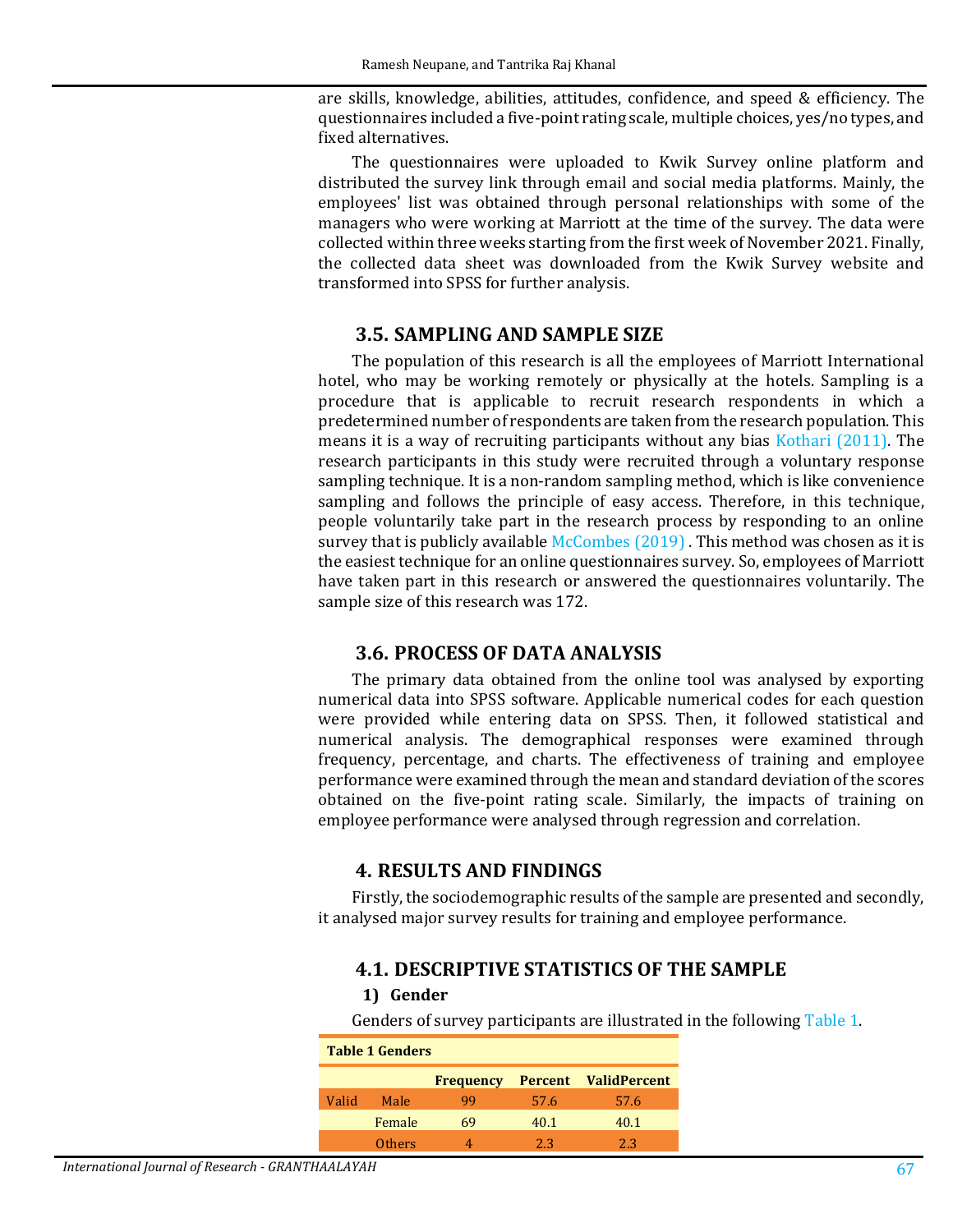Evaluation of the Impacts of Training on Employee Performance in The Uk Hotel Industry: An Analysis of Employees' Perspectives at Marriott International

| $T_{0}$ to | 172 | $\Omega$ |  |
|------------|-----|----------|--|
| Total      | 172 | 1 በበ     |  |

The above table shows that there are 57.6% of males and 40.1% of females participated in this survey, while 2.3% of the participant are from others category. The gender of the participants is presented i[n Figure 2.](#page-11-0) 



#### <span id="page-11-0"></span>**2) Educational Background of Participants**

The educational background of employees who participated in this survey is presented as follows.

| <b>Table 2 Educational Background</b>                  |     |        |  |  |  |  |  |
|--------------------------------------------------------|-----|--------|--|--|--|--|--|
| Percentage (%)<br><b>Education</b><br><b>Frequency</b> |     |        |  |  |  |  |  |
| Up to High School                                      | 40  | 23.30% |  |  |  |  |  |
| Post-Secondary                                         | 23  | 13.40% |  |  |  |  |  |
| <b>Bachelor's Degree</b>                               | 71  | 41.30% |  |  |  |  |  |
| <b>Master's Degree</b>                                 | 30  | 17.40% |  |  |  |  |  |
| <b>Above Master's Degree</b>                           | 8   | 4.70%  |  |  |  |  |  |
| Total                                                  | 172 | 100%   |  |  |  |  |  |



### The percentages for different levels of education are represented i[n Figure 3.](#page-11-1)

<span id="page-11-1"></span>**Figure 3** Educational Background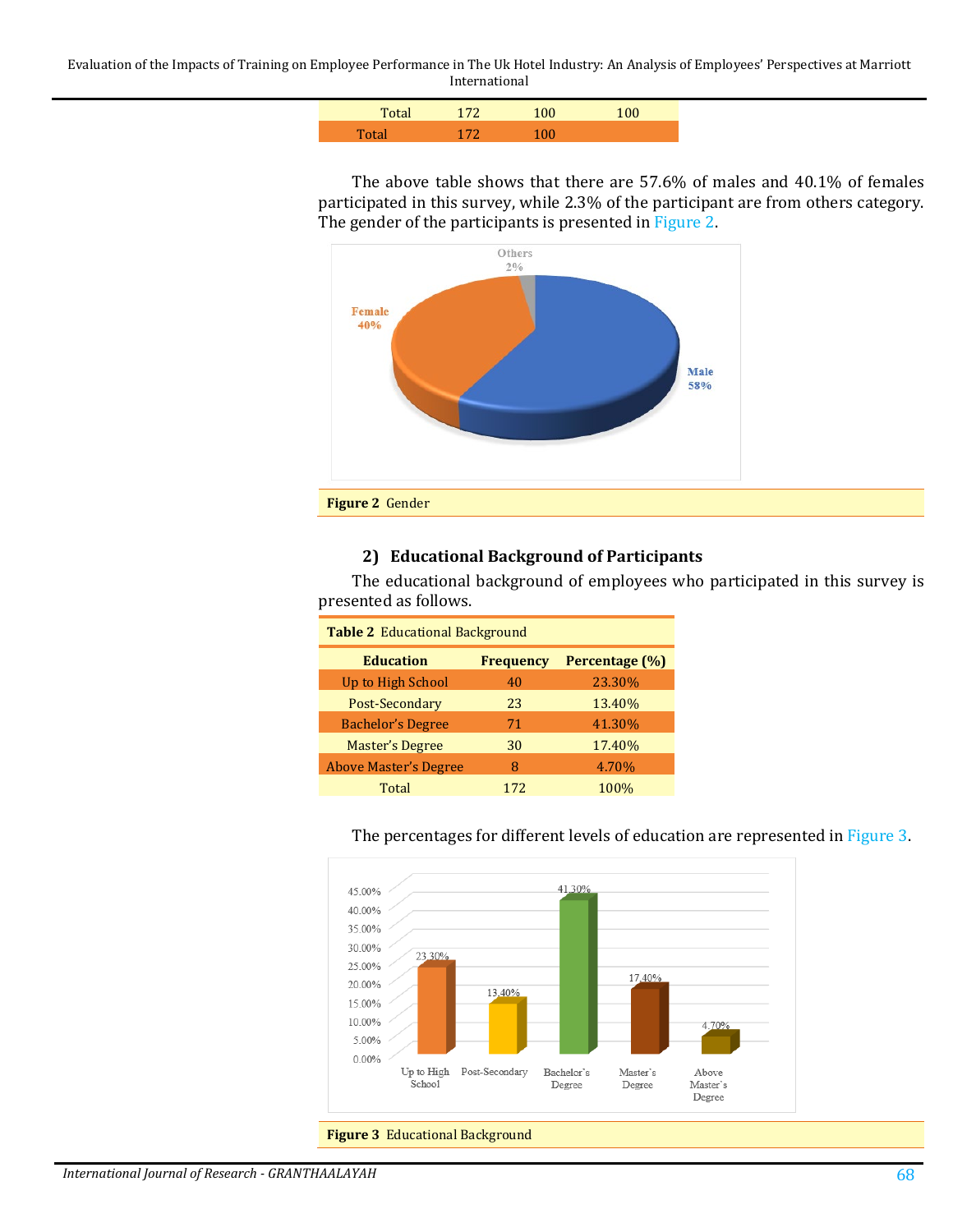[Figure 3](#page-11-1) shows that the highest percentage of employees who participated in this survey have bachelor's degree qualifications, which is 41.3% of the total participation, while the smallest percentage is from above master's degree, which is just 4.70%. Similarly, up to high school qualification is in the second rank, which is 23.30% of the total participants. The percentage of post-secondary education is 13.40%, and the percentage of master's degree qualification is 17.40% of the total participation. This means employees are academically qualified as around 77% of employees who participated in this survey have more than high school qualifications.

#### **3) Age Group**

Age groups are categorised as up to 18 and multiple of 9 for the remaining. The participants' age group is illustrated as follows.

| <b>Table 3 Age Group</b> |                |  |  |  |  |
|--------------------------|----------------|--|--|--|--|
| <b>Age Group</b>         | Percentage (%) |  |  |  |  |
| Up to 18                 | 8.30%          |  |  |  |  |
| 19 to 27                 | 25.00%         |  |  |  |  |
| 27 to 36                 | 33.30%         |  |  |  |  |
| 37 to 45                 | 26.40%         |  |  |  |  |
| 46 to 54                 | 4.20%          |  |  |  |  |
| Above 54                 | 2.80%          |  |  |  |  |
| Total                    | 100%           |  |  |  |  |

The percentage of participants for the different age groups is presented in [Figure 4.](#page-12-0) 



<span id="page-12-0"></span>[Figure 4](#page-12-0) shows that the highest percentage of survey employees are from the 27 to 36 age groups which are 33.3% of the total participants, whereas the lowest participation is from above 54, which is just 2.8%. Similarly, employees who participated from 37 to 45 is 26.40, 19 to 27 is 25%, up to 18 is 8.3%, and 46 to 54 is 4.20% of the total 172 participants. The lower percentage of an employee from a higher age group who participated in this survey could mean that there can have less experienced employees in Marriott or a higher age group who are not well familiar with an online survey or social media technology to take part in the research survey.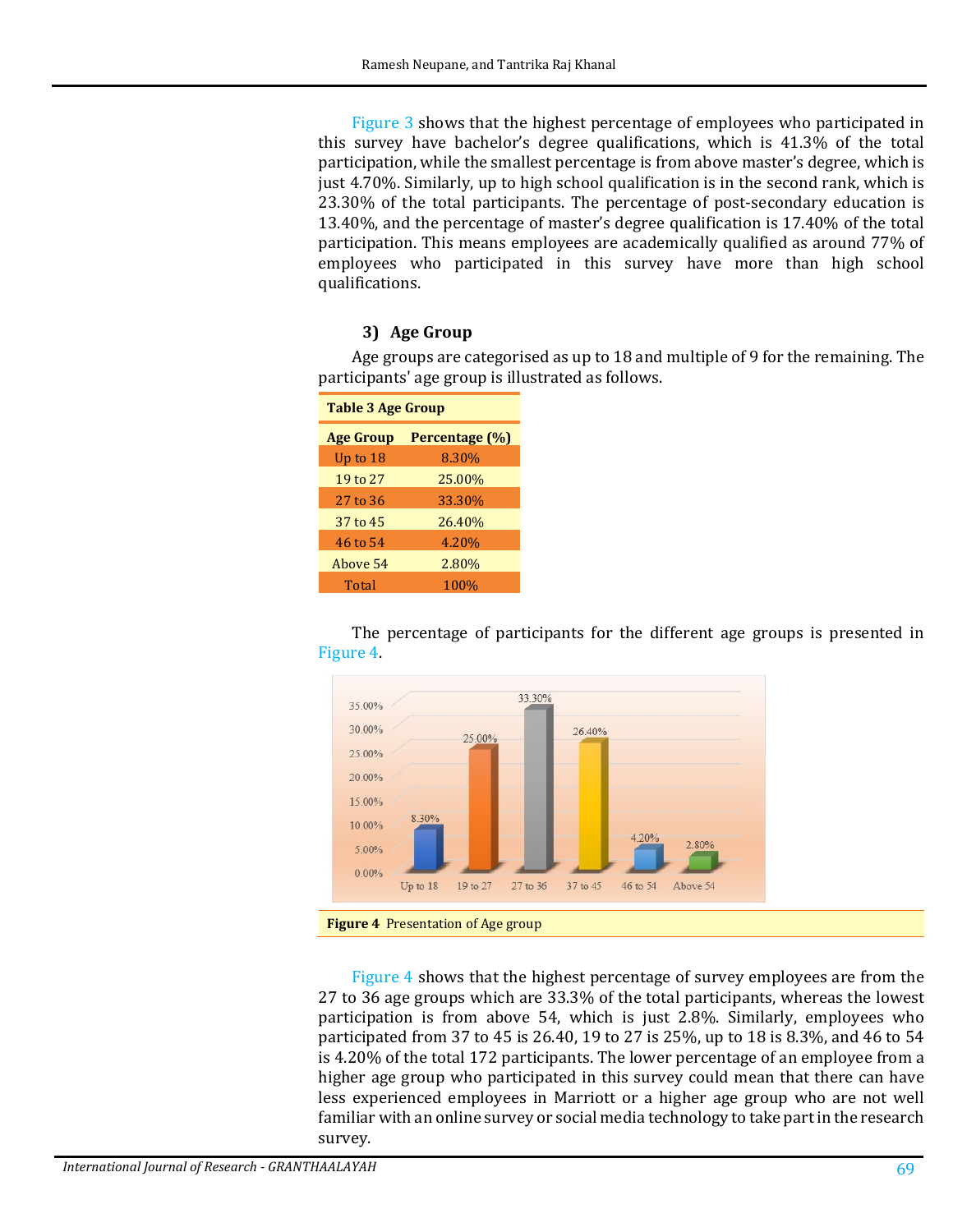### **4) Working Department**

The working departments of employees who participated in this survey are as follows.

| <b>Table 4 Working Department</b> |                |  |  |  |  |
|-----------------------------------|----------------|--|--|--|--|
| <b>Department</b>                 | Percentage (%) |  |  |  |  |
| <b>Customer Service</b>           | 20.00%         |  |  |  |  |
| Marketing                         | 7.10%          |  |  |  |  |
| <b>Human Resource</b>             | 24.30%         |  |  |  |  |
| Kitchen                           | 5.70%          |  |  |  |  |
| Sales                             | 8.60%          |  |  |  |  |
| Others                            | 34.30%         |  |  |  |  |
| Total                             | $100\%$        |  |  |  |  |

A total of 170 participants answered this question. The percentage of employees from different department who participated in this survey are represented in [Figure 5.](#page-13-0)



<span id="page-13-0"></span>

[Figure 5](#page-13-0) shows that the highest percentage of employees who have taken part in this survey are from another department, which is 34.3%, whereas the lowest percentage of employees are from the kitchen department, which is just 5.7% of the total. Similarly, the percentage of respondents from the human resource department is 24.3% which is around 10% lower than others. Similarly, the percentage of the customer service departments is 20% which is smaller than HRM by 4.3%. The percentage of employees who participated in this survey from the marketing department is 7.1% and the sales department is 8.60%. It indicates that there are significant deviations of employees from different departments in this survey.

#### **5) Length of Service in the Hotel Industry**

The length of service of participants in the hotel industry is presented in the following table.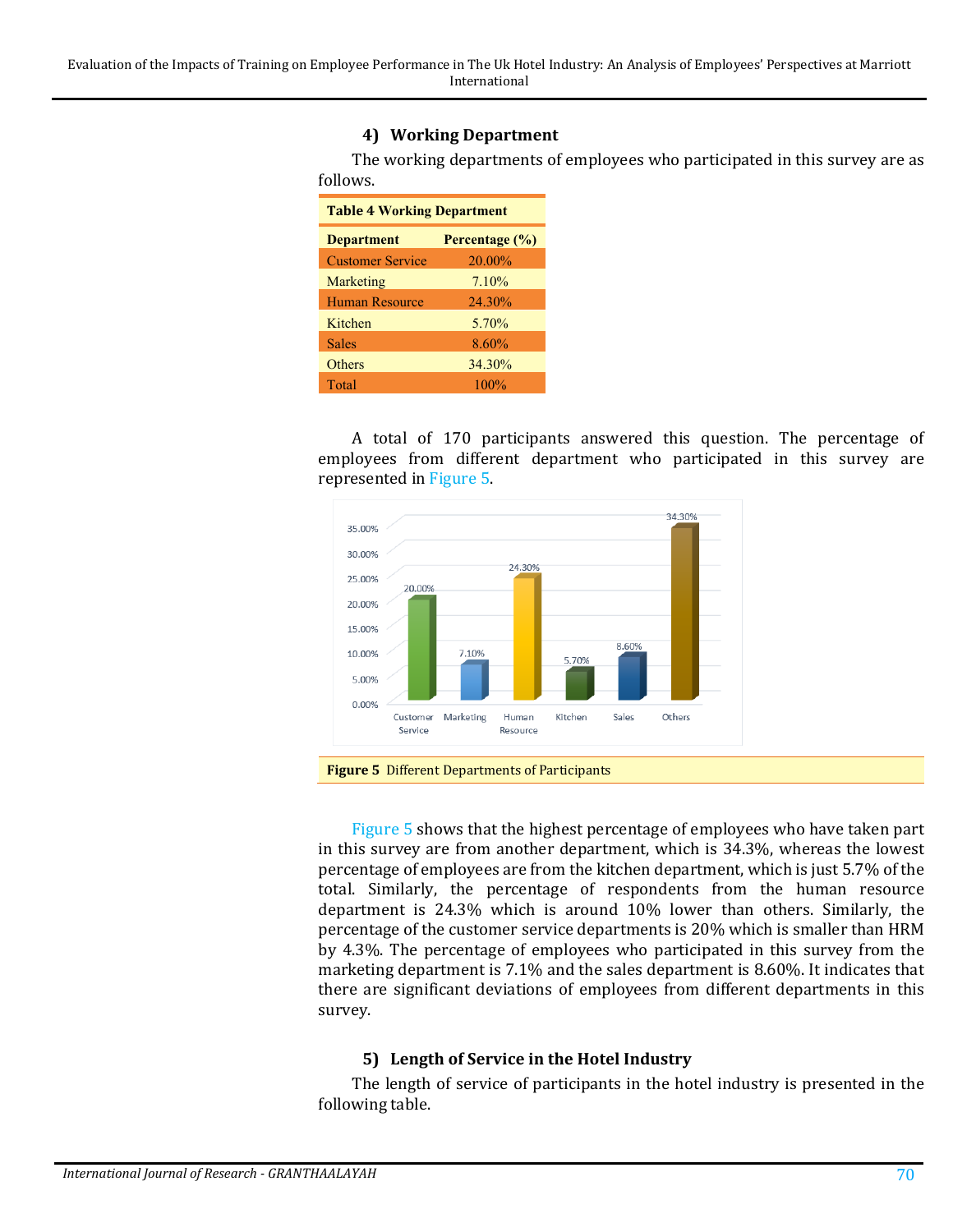| <b>Table 5 Length of Service in the Hotel Industry</b> |                |  |  |  |  |  |
|--------------------------------------------------------|----------------|--|--|--|--|--|
| <b>Length of Service</b>                               | Percentage (%) |  |  |  |  |  |
| Under $2$                                              | 27.90%         |  |  |  |  |  |
| 2 to 4 Years                                           | 42.60%         |  |  |  |  |  |
| More than 4 Years                                      | 29.40%         |  |  |  |  |  |
| Total                                                  | $100\%$        |  |  |  |  |  |

#### The above data is presented in [Figure 6.](#page-14-0)



<span id="page-14-0"></span>The above figure shows that a maximum of 43% of employees who participated in this survey have 2 to 4 years of working experience in the hotel industry, while 28% have under 2 years of work experience in this industry. The percentage of employees who have more than 4 years of experience in this industry is 29%, which indicates that the Marriott International hotels group has highly experienced employees within the hotel industry.

# **4.2. PARTICIPATED IN ANY TRAINING**

The responses of participants to this question are presented in [Table 6.](#page-14-1)

<span id="page-14-1"></span>

| <b>Table 6 Participated in Any Training</b> |                  |                |  |  |  |  |
|---------------------------------------------|------------------|----------------|--|--|--|--|
|                                             | <b>Frequency</b> | Percentage (%) |  |  |  |  |
| <b>Yes</b>                                  | 155              | 90.10%         |  |  |  |  |
| N <sub>0</sub>                              | 17               | 9.90%          |  |  |  |  |
| Total                                       | 172              | 100%           |  |  |  |  |

The above table indicates that 155 respondents out of 172 have participated in any of the training provided by Marriott International Hotels, which is 90.1% of the total. The following analysis is based on the responses given by 155 participants who have participated in any training provided by Marriott International Hotels.

# **4.3. EVALUATION OF THE EFFECTIVENESS OF DIFFERENT TYPES OF TRAINING GIVEN BY MARRIOTT**

The effectiveness of different types of training given by Marriott is examined through the average (arithmetic mean) and standard deviation of the scores given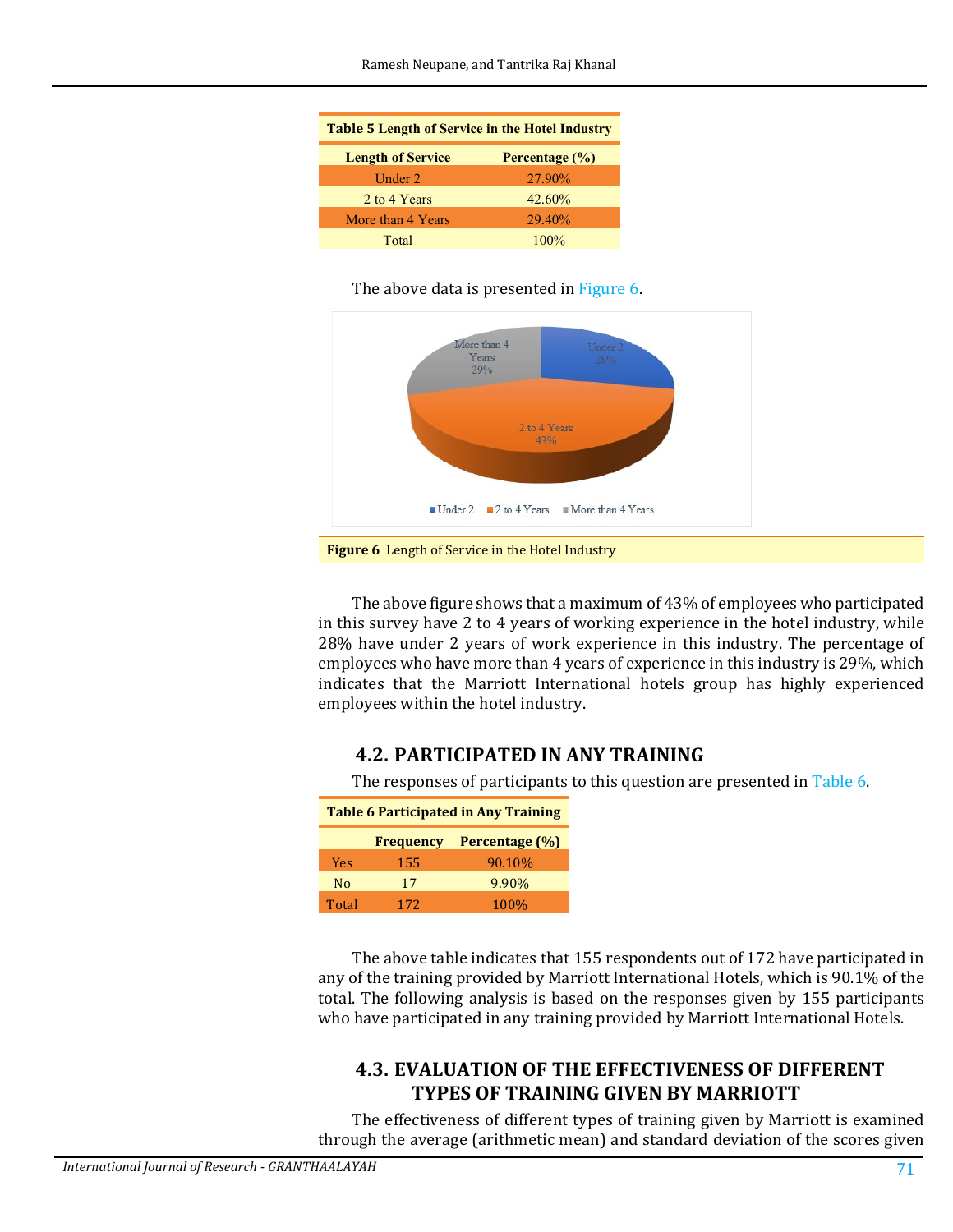Evaluation of the Impacts of Training on Employee Performance in The Uk Hotel Industry: An Analysis of Employees' Perspectives at Marriott International

> by the survey participants. If the mean score is more than 3 it is considered effective otherwise ineffective. So, the mean and SD of the scores obtained in the five-point rating scale are shown as follows.

<span id="page-15-0"></span>

| Table 7 Mean and SD of the Scores for Different Types of Training |                     |             |      |  |  |  |  |  |
|-------------------------------------------------------------------|---------------------|-------------|------|--|--|--|--|--|
| <b>Type of training</b>                                           | <b>No. of items</b> | <b>Mean</b> | S.D. |  |  |  |  |  |
| On-the-job training                                               | 5                   | 3.92        | 0.67 |  |  |  |  |  |
| Off-the-job training                                              | 6                   | 4.05        | 0.49 |  |  |  |  |  |
| Online training                                                   | 5                   | 4.13        | 0.34 |  |  |  |  |  |
| Overall training                                                  | 16                  | 4.03        | 0.42 |  |  |  |  |  |

[Table 7](#page-15-0) shows that each type of training has a mean score of more than the neutral value of 3. The highest mean score is 4.13 obtained from the effectiveness of online training, while the smallest mean score is 3.92 obtained from on-the-job training. Similarly, off-the-job training has a mean score of 4.05 out of 5, and the overall mean score for all the items is 4.03.

Similarly, the standard deviation ranges between 0.42 and 0.67. The standard deviation of on-the-job training is 0.67, off-the-job training is 0.49, online training is 0.34, and overall training is 0.42, which indicates a low variation of scores given on the rating scale by the survey participants.

Thus, from the evaluation of mean and standard deviation, it is identified that each type of training has a mean score of more than 3, and the overall mean score for all the items of training is 4.03 out of 5, which signifies 80.6%. This means different types of training provided by Marriott International hotels are highly effective based on employees' perceptions.

# **4.4. EVALUATION OF EMPLOYEE PERFORMANCE BASED ON SELF RATING**

Employee performance based on their own rating on a five-point Likert scale is analysed through the computation of mean and standard deviation.

<span id="page-15-1"></span>

| Table 8 Mean & S.D. of Scores for Employee Performance Variables |                |             |      |  |  |  |  |
|------------------------------------------------------------------|----------------|-------------|------|--|--|--|--|
| <b>Variables</b>                                                 | No. of items   | <b>Mean</b> | S.D. |  |  |  |  |
| <b>Skills</b>                                                    | 5              | 3.99        | 0.74 |  |  |  |  |
| Knowledge                                                        | 3              | 3.94        | 0.83 |  |  |  |  |
| <b>Abilities</b>                                                 | $\overline{4}$ | 4           | 0.76 |  |  |  |  |
| <b>Attitudes</b>                                                 | 2              | 4.05        | 0.66 |  |  |  |  |
| Confidence                                                       | 2              | 4.05        | 0.57 |  |  |  |  |
| Speed & Efficiency                                               | 2              | 4.03        | 0.77 |  |  |  |  |
| <b>Overall Employee Performance</b>                              | 18             | 4.03        | 0.68 |  |  |  |  |

[Table 8](#page-15-1) shows that each variable of employee performance has a mean score of more than the neutral value of 3. The highest mean score is 4.05 for two variables attitudes and confidence, while the smallest mean score is 3.99 for skills. Similarly, the mean score for knowledge is 3.94, abilities are 4.00, speed & efficiency is 4.03, and the overall mean score for 18 items of employee performance is 4.03.

Similarly, the standard deviation of the scores obtained in the rating scale ranges between 0.57 and 0.83. SD of skills is 0.74, knowledge is 0.83, abilities are 0.76, attitudes are 0.66, confidence is 0.57, speed & efficiency is 0.77, and overall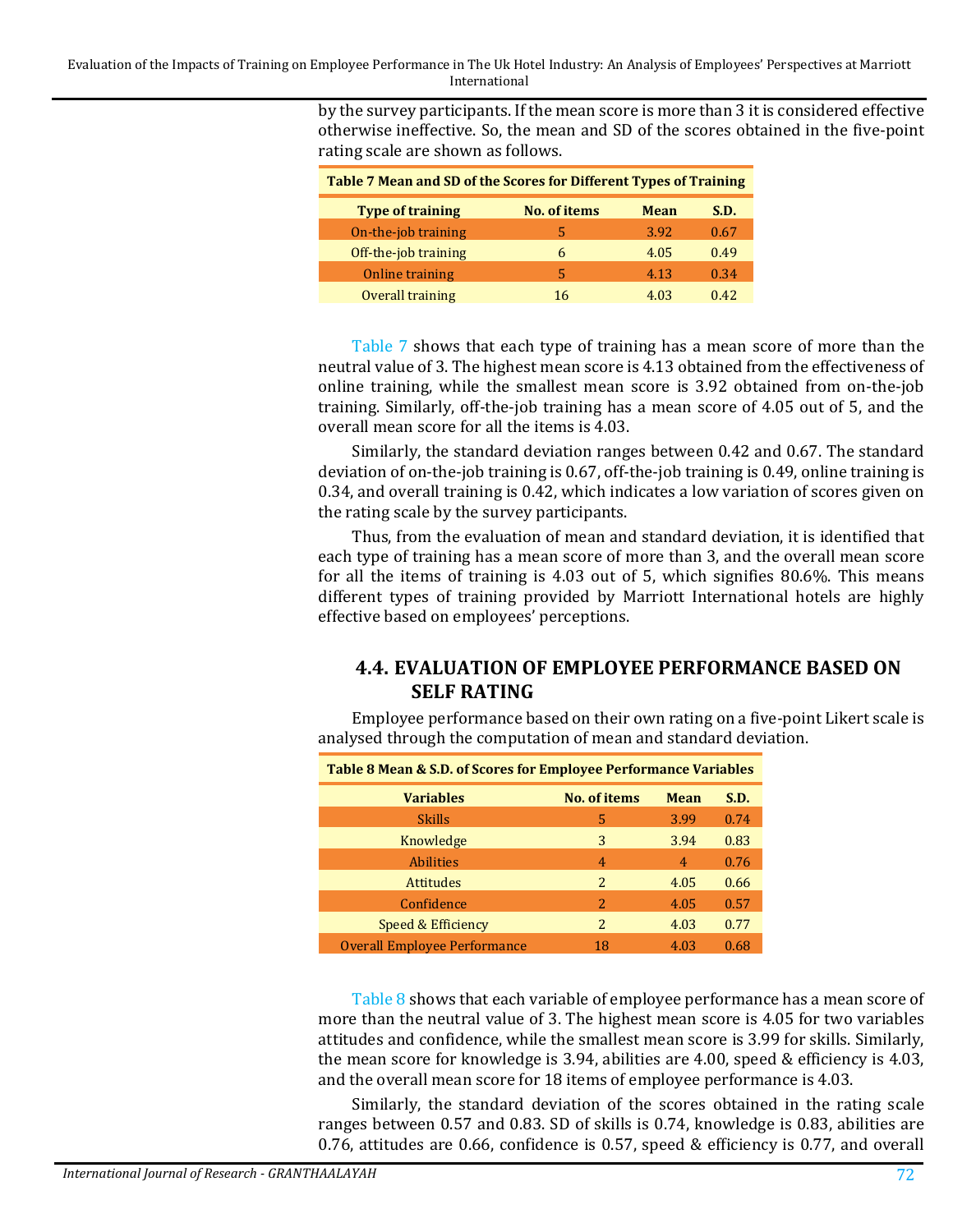performance is 0.68, which indicates the low deviation of scores given by the survey employees in the rating scale.

Thus, the analysis of the mean and SD of the scores for employee performance variables indicates that every dimension of performance has a mean score of more than 3, and the mean score for overall employee performance is 4.03, which equals 80.6%. This means employee performance at Marriott International hotels based on employees' own ratings is highly effective.

# **4.5. ANALYSIS OF THE IMPACTS OF ON-THE-JOB TRAINING ON EMPLOYEE PERFORMANCE**

The impacts of on-the-job training on employee performance are analysed through correlation and regression analysis between on-the-job training and overall employee performance.

<span id="page-16-0"></span>

| Table 9 Correlation between On-the-job Training and Performance |                                                                                                                                                                                |              |         |              |                                                             |              |   |  |  |  |
|-----------------------------------------------------------------|--------------------------------------------------------------------------------------------------------------------------------------------------------------------------------|--------------|---------|--------------|-------------------------------------------------------------|--------------|---|--|--|--|
|                                                                 | ONT <sub>1</sub><br>ONT <sub>13</sub><br>ONT <sub>12</sub><br>ONT <sub>14</sub><br>ONT <sub>15</sub><br>On-the-Job<br><b>Employee</b><br><b>Performance</b><br><b>Training</b> |              |         |              |                                                             |              |   |  |  |  |
| ONT <sub>I1</sub>                                               | 1                                                                                                                                                                              |              |         |              |                                                             |              |   |  |  |  |
| ONT <sub>12</sub>                                               | $.542*$                                                                                                                                                                        | $\mathbf{1}$ |         |              |                                                             |              |   |  |  |  |
| ONT <sub>13</sub>                                               | 0.096                                                                                                                                                                          | 0.123        | 1       |              |                                                             |              |   |  |  |  |
| ONT <sub>I4</sub>                                               | $.718**$                                                                                                                                                                       | $.626**$     | 0.363   | $\mathbf{1}$ |                                                             |              |   |  |  |  |
| ONT <sub>15</sub>                                               | $.570*$                                                                                                                                                                        | $.617**$     | $.499*$ | $.847**$     | 1                                                           |              |   |  |  |  |
| On-the-Job<br>Training                                          | $.786**$                                                                                                                                                                       | $.753**$     | $.497*$ | $.927**$     | $.903**$                                                    | $\mathbf{1}$ |   |  |  |  |
| Employee<br>Performance                                         | $.860**$                                                                                                                                                                       | $.702**$     | 0.12    | $.796**$     | $.774**$                                                    | $.846**$     | 1 |  |  |  |
|                                                                 |                                                                                                                                                                                |              |         |              | *. Correlation is significant at the 0.05 level (2-tailed). |              |   |  |  |  |
| **. Correlation is significant at the 0.01 level (2-tailed).    |                                                                                                                                                                                |              |         |              |                                                             |              |   |  |  |  |

#### **Correlation Analysis**

The correlation analysi[s Table 9](#page-16-0) reveals that each item of on-the-job training is significantly correlated with employee performance. ONT[1 and employee performance have a correlation coefficient of 0.860, ONJT2 and employee performance have 0.702, ONJT3 and employee performance have 0.120, ONTJ4 and employee performance have 0.796, and ONTJ5 and employee performance have a correlation coefficient of 0.774 which all are strongly correlated except ONTJ3 and employee performance. Similarly, overall on-the-job training and employee performance have a correlation coefficient of 0.846 which is a strong correlation. This means on-the-job training and employee performance are strongly interrelated with each other.

### **4.6. REGRESSION ANALYSIS**

The regression coefficient between overall on-the-job training and employee performance is shown in the following table. The first hypothesis is tested through regression analysis.

H1: On-the-job training at Marriot has a significant impact on employee performance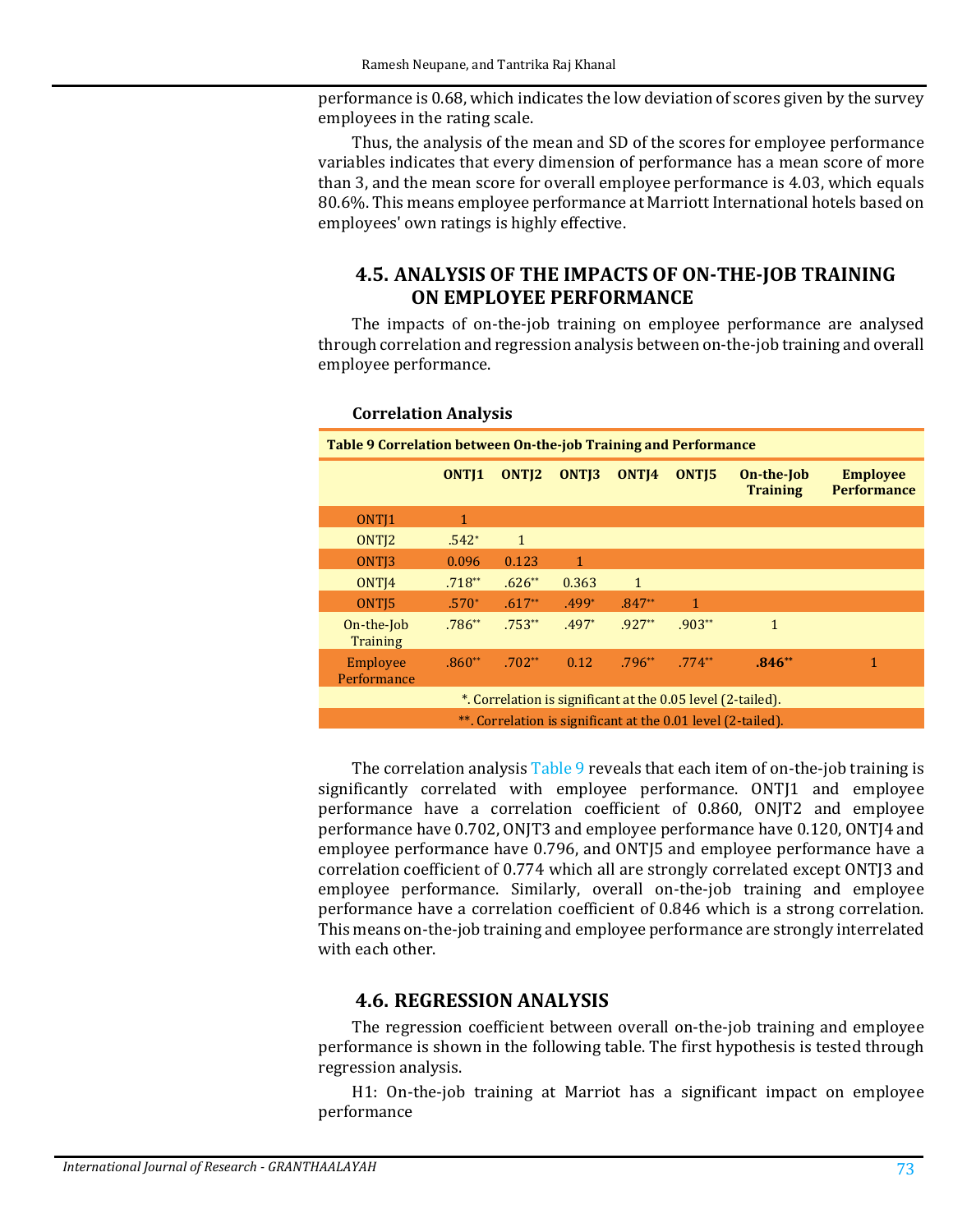Evaluation of the Impacts of Training on Employee Performance in The Uk Hotel Industry: An Analysis of Employees' Perspectives at Marriott International

<span id="page-17-0"></span>

| Table 10 Regression Coefficient between On-the-job Training and Performance |       |                                       |                              |       |                      |  |  |  |  |
|-----------------------------------------------------------------------------|-------|---------------------------------------|------------------------------|-------|----------------------|--|--|--|--|
| Coefficients <sup>a</sup>                                                   |       |                                       |                              |       |                      |  |  |  |  |
| Model                                                                       |       | Unstandardized<br><b>Coefficients</b> | Standardized<br>Coefficients | t     | Sig.<br>$\mathbf{D}$ |  |  |  |  |
|                                                                             | B     | Std. Error                            | <b>Beta</b>                  |       |                      |  |  |  |  |
| (Constant)                                                                  | 1.12  | 0.497                                 |                              | 2.256 | 0.042                |  |  |  |  |
| On-the-Job<br><b>Training</b>                                               | 0.722 | 0.126                                 | 0.846                        | 5.715 | $\Omega$             |  |  |  |  |
| a. Dependent Variable: Employee Performance                                 |       |                                       |                              |       |                      |  |  |  |  |

The coefficient [Table 10](#page-17-0) shows that there is a statistically significant relationship between on-the-job training and employee performance. Standardised coefficient β = 0.846 represents a highly significant positive correlation between the dependent and independent variables. The value of sig. (p) equals 0.000 indicates statistically significant impacts of on-the-job training on employee performance.

Thus, the correlation and regression analysis show that on-the-job training has significant impact on employee performance as correlation coefficient  $\beta$  = 0.846, and  $p = 0.000$  which is less than 0.05.

Therefore, **H1 is accepted.**

## **4.7. ANALYSIS OF THE IMPACTS OF OFF-THE-JOB TRAINING ON EMPLOYEE PERFORMANCE**

The impacts of off-the-job training on employee performance are also analysed through correlation and regression analysis between off-the-job items and overall employee performance.

# **4.8. CORRELATION ANALYSIS**

The correlation coefficient between different items of off-the-job training and employee performance is illustrated in the following table.

<span id="page-17-1"></span>

| Table 11 Correlation between Off-the-job Training and Performance |                  |                             |                  |                                        |                  |                  |                                    |                                                  |  |
|-------------------------------------------------------------------|------------------|-----------------------------|------------------|----------------------------------------|------------------|------------------|------------------------------------|--------------------------------------------------|--|
|                                                                   | OFT <sub>1</sub> | <b>OFTI</b><br>$\mathbf{2}$ | <b>OFTI</b><br>3 | <b>OFTI</b><br>$\overline{\mathbf{4}}$ | <b>OFTI</b><br>5 | <b>OF</b><br>TJ6 | Off-the-<br>Job<br><b>Training</b> | <b>Employee</b><br><b>Performan</b><br><b>ce</b> |  |
| OFT <sub>1</sub>                                                  | 1                |                             |                  |                                        |                  |                  |                                    |                                                  |  |
| OFT <sub>12</sub>                                                 | $.510*$          | $\mathbf{1}$                |                  |                                        |                  |                  |                                    |                                                  |  |
| OFT <sub>13</sub>                                                 | $.544*$          | $.572*$                     | 1                |                                        |                  |                  |                                    |                                                  |  |
| OFT <sub>14</sub>                                                 | 0.462            | $.565*$                     | 0.019            | $\mathbf{1}$                           |                  |                  |                                    |                                                  |  |
| OFT <sub>15</sub>                                                 | $.548*$          | 0.447                       | 0.057            | $.539*$                                | $\mathbf{1}$     |                  |                                    |                                                  |  |
| OFT <sub>16</sub>                                                 | 0.207            | 0.254                       | 0.021            | $.548*$                                | 0.151            | $\mathbf{1}$     |                                    |                                                  |  |
| Off-the-Job Training                                              | .799**           | 0.464                       | $.554*$          | 0.414                                  | 0.33             | 0.3<br>08        | $\mathbf{1}$                       |                                                  |  |
| <b>Employee Performance</b>                                       | $.757**$         | 0.255                       | $.660**$         | 0.113                                  | 0.262            | 0.0<br>97        | $.572*$                            | $\mathbf{1}$                                     |  |
| *. Correlation is significant at the 0.05 level (2-tailed).       |                  |                             |                  |                                        |                  |                  |                                    |                                                  |  |

\*\*. Correlation is significant at the 0.01 level (2-tailed).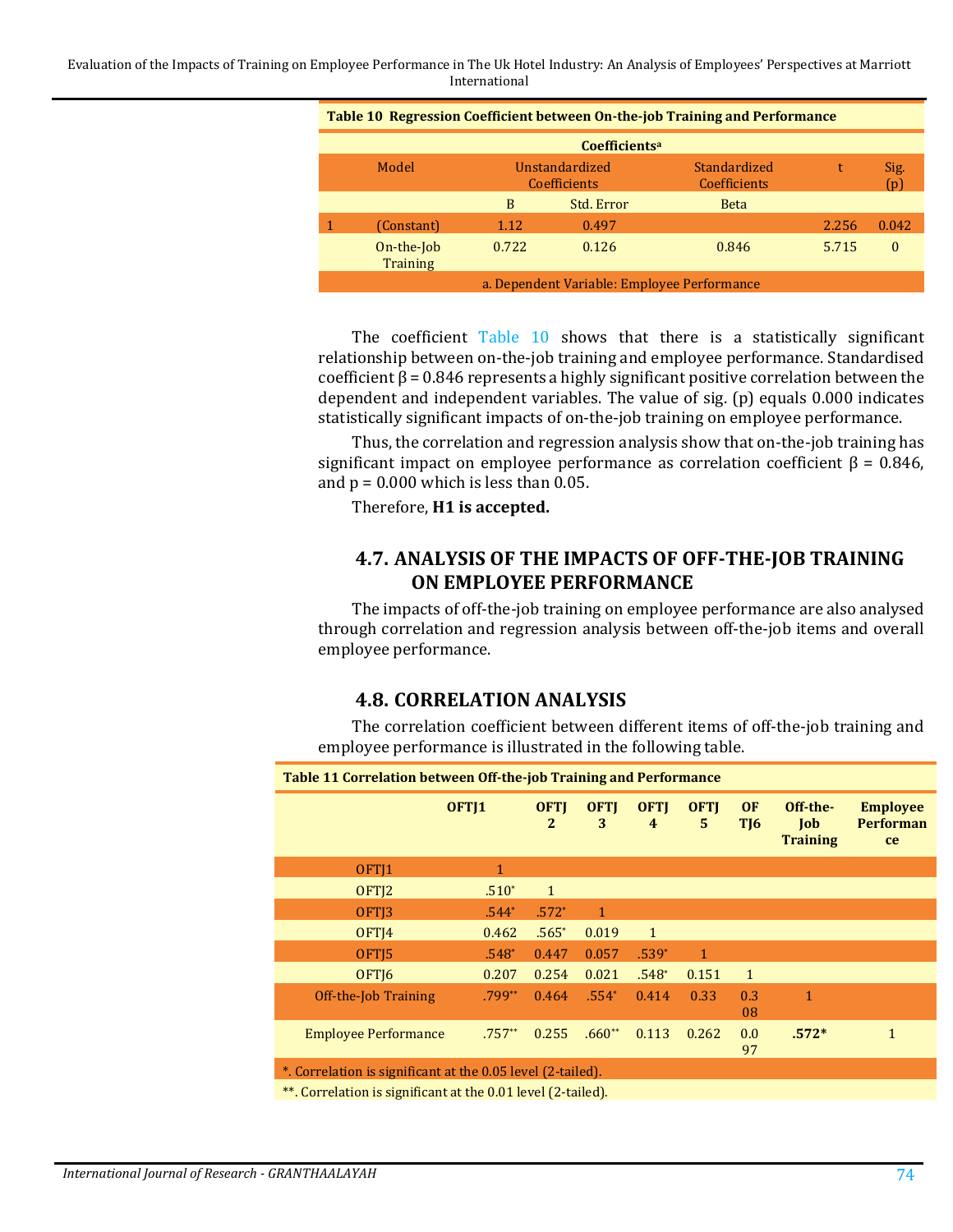[Table 11](#page-17-1) indicates that each item of of-the-job training is positively correlated with employee performance. The correlation between OFT[1 and performance is 0.757, OFTJ3 and performance are 0.660, which are strongly correlated with each other. However, other items of off-the-job training and employee performance have insignificant correlations, but all are positive. Similarly, the correlation between overall off-the-job training and employee performance is 0.572 which is also significant at the 0.05 level. This means off-the-job training and employee performance are positively correlated with each other.

### **4.9. REGRESSION ANALYSIS**

The regression coefficient between off-the-job training and employee performance is presented in the following table. The second hypothesis is tested through regression analysis.

H2: Of-the-job training at Marriott has a significant impact on employee performance.

<span id="page-18-0"></span>

| <b>Table 12 Regression Coefficient between Off-the-job Training and Performance</b> |                                             |                                    |            |                                  |       |        |  |  |  |
|-------------------------------------------------------------------------------------|---------------------------------------------|------------------------------------|------------|----------------------------------|-------|--------|--|--|--|
| <b>Coefficients<sup>a</sup></b>                                                     |                                             |                                    |            |                                  |       |        |  |  |  |
|                                                                                     | Model                                       | <b>Unstandardized Coefficients</b> |            | <b>Standardized Coefficients</b> |       | Sig(p) |  |  |  |
|                                                                                     |                                             | B                                  | Std. Error | <b>B</b> eta                     |       |        |  |  |  |
|                                                                                     | (Constant)                                  | 1.143                              | 1.11       |                                  | 1.03  | 0.322  |  |  |  |
|                                                                                     | Off-the-Job Training                        | 0.685                              | 0.272      | 0.572                            | 2.515 | 0.026  |  |  |  |
|                                                                                     | a. Dependent Variable: Employee Performance |                                    |            |                                  |       |        |  |  |  |

The coefficient Table  $12$  shows that there is a statistically significant relationship between off-the-job training and employee performance as standardised coefficient β is 0.572. Similarly, a sig (p) value of 0.26, which is less than 0.05 indicates that off-the-job training has a significant impact on employee performance.

Thus, the correlation and regression analysis show that off-the-job training and employee performance are positively correlated, and off-the-job training has statistically significant impacts on employee training as  $\beta$  = 0.572 and p = 0.26.

Therefore, **H2 is also accepted.**

# **4.10. ANALYSIS OF THE IMPACTS OF ONLINE TRAINING ON EMPLOYEE PERFORMANCE**

The impact of online training on employee performance is analysed through correlation and regression analysis.

## **4.11. CORRELATION ANALYSIS**

Correlation coefficients between online training items and overall employee performance are as follows.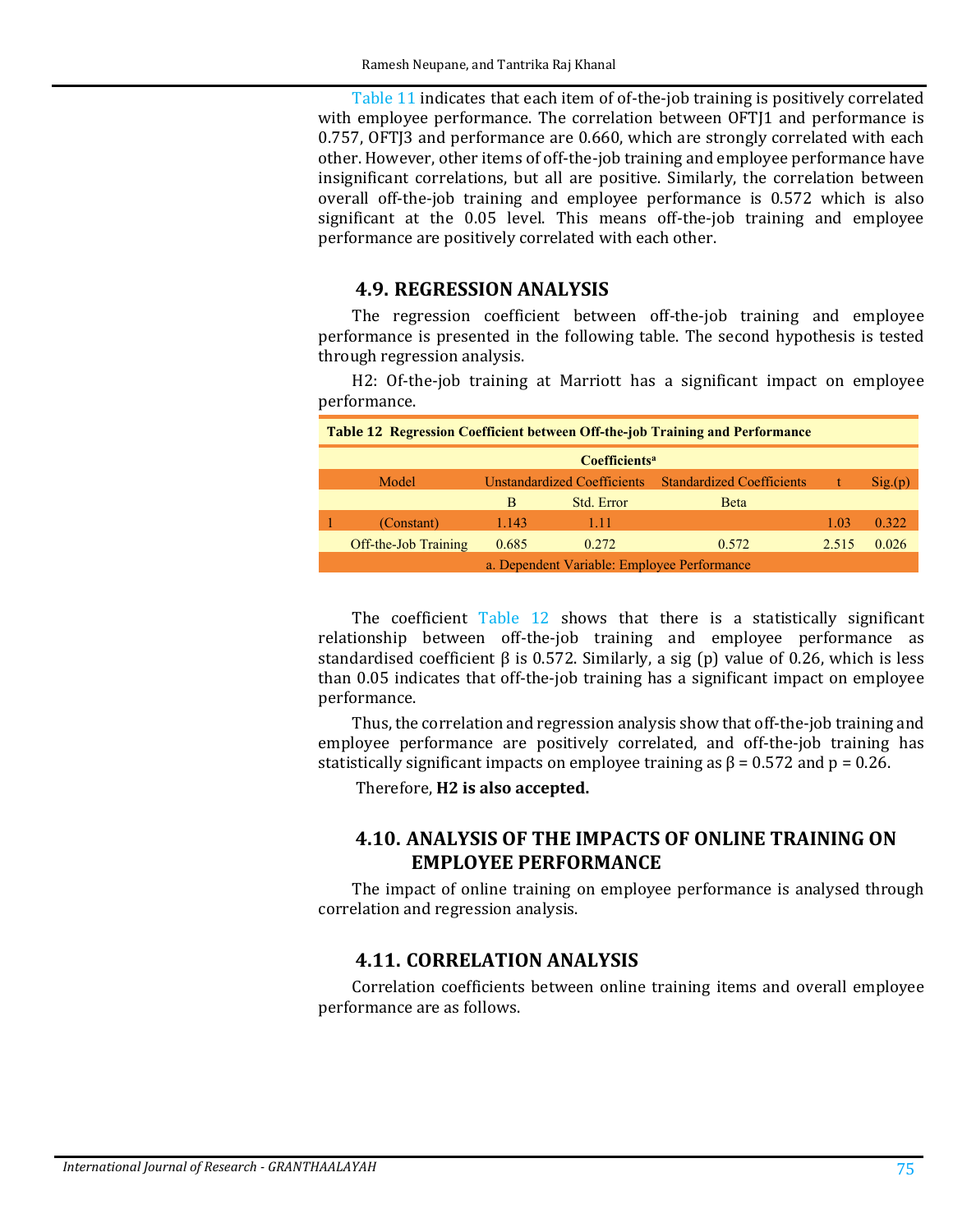<span id="page-19-0"></span>

| <b>Table 13 Correlation between Online Training and Performance</b> |                  |                  |                  |                  |                  |                    |                         |  |  |
|---------------------------------------------------------------------|------------------|------------------|------------------|------------------|------------------|--------------------|-------------------------|--|--|
| <b>Correlations</b>                                                 |                  |                  |                  |                  |                  |                    |                         |  |  |
|                                                                     | ONT <sub>1</sub> | ONT <sub>2</sub> | ONT <sub>3</sub> | ONT <sub>4</sub> | ONT <sub>5</sub> | Online<br>Training | Employee<br>Performance |  |  |
| ONT <sub>1</sub>                                                    | 1                |                  |                  |                  |                  |                    |                         |  |  |
| ONT <sub>2</sub>                                                    | 0.216            | 1                |                  |                  |                  |                    |                         |  |  |
| ONT <sub>3</sub>                                                    | 0.321            | $.700**$         | $\mathbf{1}$     |                  |                  |                    |                         |  |  |
| ONT <sub>4</sub>                                                    | 0.229            | $.915***$        | $.778**$         | 1                |                  |                    |                         |  |  |
| ONT <sub>5</sub>                                                    | $.528*$          | $-0.122$         | 0.221            | 0.041            | $\mathbf{1}$     |                    |                         |  |  |
| <b>Online Training</b>                                              | $.604**$         | $.804**$         | $.852**$         | $.867**$         | 0.422            | 1                  |                         |  |  |
| <b>Employee Performance</b>                                         | 0.177            | 0.077            | 0.277            | 0.277            | 0.345            | 0.301              |                         |  |  |
| *. Correlation is significant at the 0.05 level (2-tailed).         |                  |                  |                  |                  |                  |                    |                         |  |  |

\*\*. Correlation is significant at the 0.01 level (2-tailed).

[Table 13](#page-19-0) shows that each item of online training and employee performance is positively correlated with each other. However, all the coefficient of correlation between ONT1, ONT2, ONT3, ONT4, ONT5 and employee performance is insignificant. Similarly, the correlation between overall online training and employee performance is 0.301 which is also positive but insignificant. This means online training and employee training are not significantly correlated based on the self-evaluation of Marriott employees.

## **4.12. REGRESSION ANALYSIS**

The regression coefficient between off-the-job training and employee performance is presented as follows.

The third hypothesis H3 is tested here through regression analysis.

H3: Online training has a significant impact on employee performance.

| <b>Table 14 Coefficient of Regression between Online Training and Performance</b> |                                             |       |                             |                                  |              |        |  |  |  |
|-----------------------------------------------------------------------------------|---------------------------------------------|-------|-----------------------------|----------------------------------|--------------|--------|--|--|--|
| <b>Coefficients<sup>a</sup></b>                                                   |                                             |       |                             |                                  |              |        |  |  |  |
|                                                                                   | Model                                       |       | Unstandardized Coefficients | <b>Standardized Coefficients</b> | $^{\dagger}$ | Sig(p) |  |  |  |
|                                                                                   |                                             | B     | Std. Error                  | <b>B</b> eta                     |              |        |  |  |  |
|                                                                                   | (Constant)                                  | 1.812 | 1.854                       |                                  | 0.977        | 0.346  |  |  |  |
|                                                                                   | <b>Online Training</b>                      | 0.512 | 0.45                        | 0.301                            | 1.138        | 0.276  |  |  |  |
|                                                                                   | a. Dependent Variable: Employee Performance |       |                             |                                  |              |        |  |  |  |

The standardised coefficient beta  $\beta$  = 0.301 implies an insignificant correlation between online training and the performance of employees. Similarly, sig. (p) value of 0.276, which is more than 0.05 indicates that online training has an insignificant impact on employee performance.

Thus, from the correlation and regression analysis, it is concluded that online training and employee performance are positively but insignificantly interrelated with each other, and online training has no significant impact on employee performance as  $\beta$  = 0.301 and p = 0.276.

Thus, **H3 is rejected**, which means online training in Marriott has no significant contribution to employee performance based on employees' self-assessment scores.

l,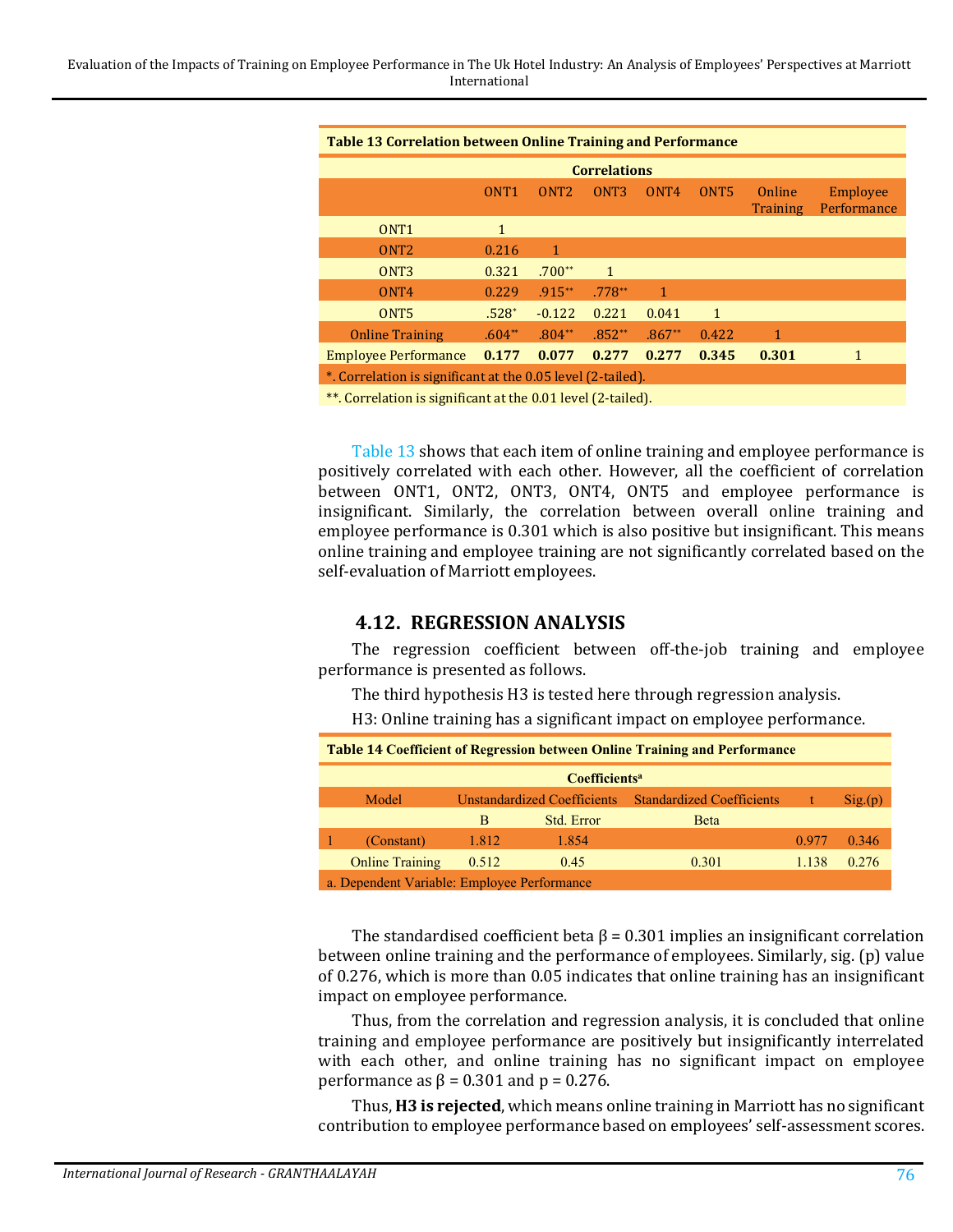#### **5. DISCUSSIONS OF THE MAIN FINDINGS**

The purpose of this study is to examine the impacts of training on employee performance in the UK hotel industry as an analysis of Marriott employees. It has also analysed the effectiveness of employee performance, the impacts of on-the-job training on employee performance, the impact of off-the-job training on employee performance, and the impact of online training on the performance of the employees of Marriott International hotels.

### **5.1. EFFECTIVENESS OF EMPLOYEE PERFORMANCE AT MARRIOTT**

Assessment of the mean as well as the standard deviation of the scores for employee performance dimensions indicates that each dimension of performance has a mean score of more than 3, and the mean score for overall employee performance is 4.03, which equals 80.6%. This means employee performance at Marriott International hotels based on employees' own ratings is highly effective. This study has implemented six factors of employee performance based on the results of different types of training provided by Marriott hotels. The considered variables are skills, knowledge, abilities, attitudes, confidence, and speed & efficiency. This study found that all the dimensions of employee performance are highly effective based on employees' self-rating on the five-point rating scale. These findings are consistent with different reports published at different points in time. According to [Sittig \(2016\),](#page-27-13) employees of Marriott are highly engaged and provide high productivity, fewer guest problems and have lower turnover based on Marriott Hotels' own [Survey System \(2012\).](#page-28-9) Marriott hotel is one of the largest hotel chains and voted as one of the top employers. According to [Gibbons \(2020\),](#page-24-10) 85% of employees said that Marriott International hotel is a great place to work, and employees have a high level of performance and productivity. Its employer value proposition is simple that includes happiness and wellbeing, which is one of the important factors that help the company to gain higher employee performance and productivity.

### **5.2. IMPACTS OF ON-THE-JOB TRAINING ON EMPLOYEE PERFORMANCE**

This study found from the correlation and regression analysis that on-the-job training has a significant impact on employee performance as correlation coefficient  $\beta$  = 0.846, and p = 0.000 which is less than 0.05. Here, the intercorrelation between different items of on-the-job training and overall employee performance indicates a significant positive correlation, which means each aspect of on-the-job training significantly contributes to enhancing employee performance. These findings are consistent with some other studies. A study by [Muneer et al. \(2014\)](#page-26-12) on the study of micro banks in the Khairpur district indicated that on-the-job training has a significant contribution to employee performance. They found that 50% of the performance of banking employees depends on on-the-job training. Similarly, another study by [Bafaneli and Setibi \(2015\)](#page-23-11) researched Riley's Hotel and found that on-the-job training has a significant impact on employee performance. They also found that on-the-job training is highly effective in enhancing employee performance.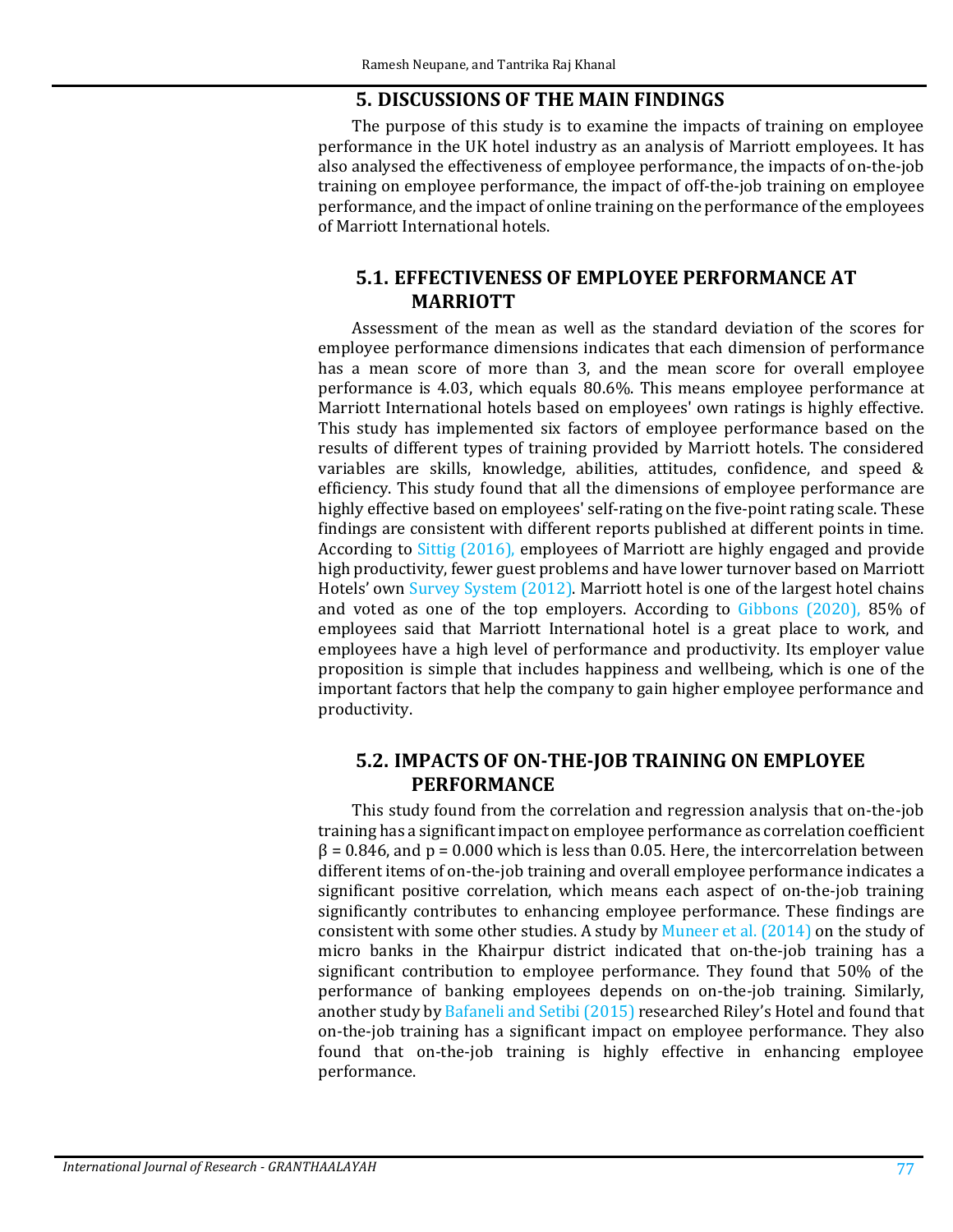# **5.3. IMPACTS OF OFF-THE-JOB TRAINING ON EMPLOYEE PERFORMANCE**

This study found from the correlation and regression analysis that off-the-job training and employee performance are positively correlated, and off-the-job training has statistically significant impacts on employee training as  $β = 0.572$  and p = 0.26. The intercorrelation between different items of of-the-job training and employee performance indicated that each item is positively correlated with employee performance, but some items are significantly correlated with performance and some items are not. However, the overall results of off-the-job training and performance are significantly correlated. These findings are consistent with the results of other studies in different settings. A study by Bhat (2013) Bhat [\(2013\)](#page-23-12) on retail banking contexts in India found that different types of training are highly significant to improve employee performance, but it is not the sole factor in affecting performance. Similarly, another study by [Mahadevan and Yap \(2019\)](#page-26-13) based on direct selling companies in Malaysia found that both types of training onthe-job and off-the-job training have a significant positive influence on the performance of employees.

# **5.4. IMPACTS OF ONLINE TRAINING ON EMPLOYEE PERFORMANCE**

This study found from the correlation and regression analysis that online training and employee performance are positively but insignificantly interrelated with each other, and online training has no significant impact on employee performance as β = 0.301 and p = 0.276. Here, it was found that each item of online training has no significant correlation with employee performance. The result of this research is consistent as well as inconsistent with previous studies. A study by [Yang](#page-28-10)  [\(2011\)](#page-28-10) based on telecommunication technology found that online training has a significant impact on the performance of employees and also both variables are interrelated with others. Similarly, another study by Lara et al.  $(2019)$  identified that self-evaluation behavioural transfer was predicted by practical online application learning systems, peer support, organisational support, cognitive help-seeking, motivational control, etc. were significantly related to employee performance, and different types of online training have a significant impact on employee performance.

# **6. CONCLUSION AND RECOMMENDATIONS 6.1. CONCLUSION**

The purpose of this research paper was to investigate the impact of training on employee performance at Marriot International. It has also examined the extent of employee performance based on their self-rating, the impact of on-the-job training on employee performance, the impact of off-the-job training on employee performance, and the impact of online training on employee performance.

This study identified from the assessment of the mean and standard deviation of the scores for the dimensions of employee performance that each dimension has a mean score of more than 3 out of 5 and the mean for overall employee performance is 4.03, which equals 80.6%. This means employee performance at Marriott International hotels based on employees' own ratings is highly effective.

This study found from the correlation and regression analysis that on-the-job training has a significant impact on employee performance as correlation coefficient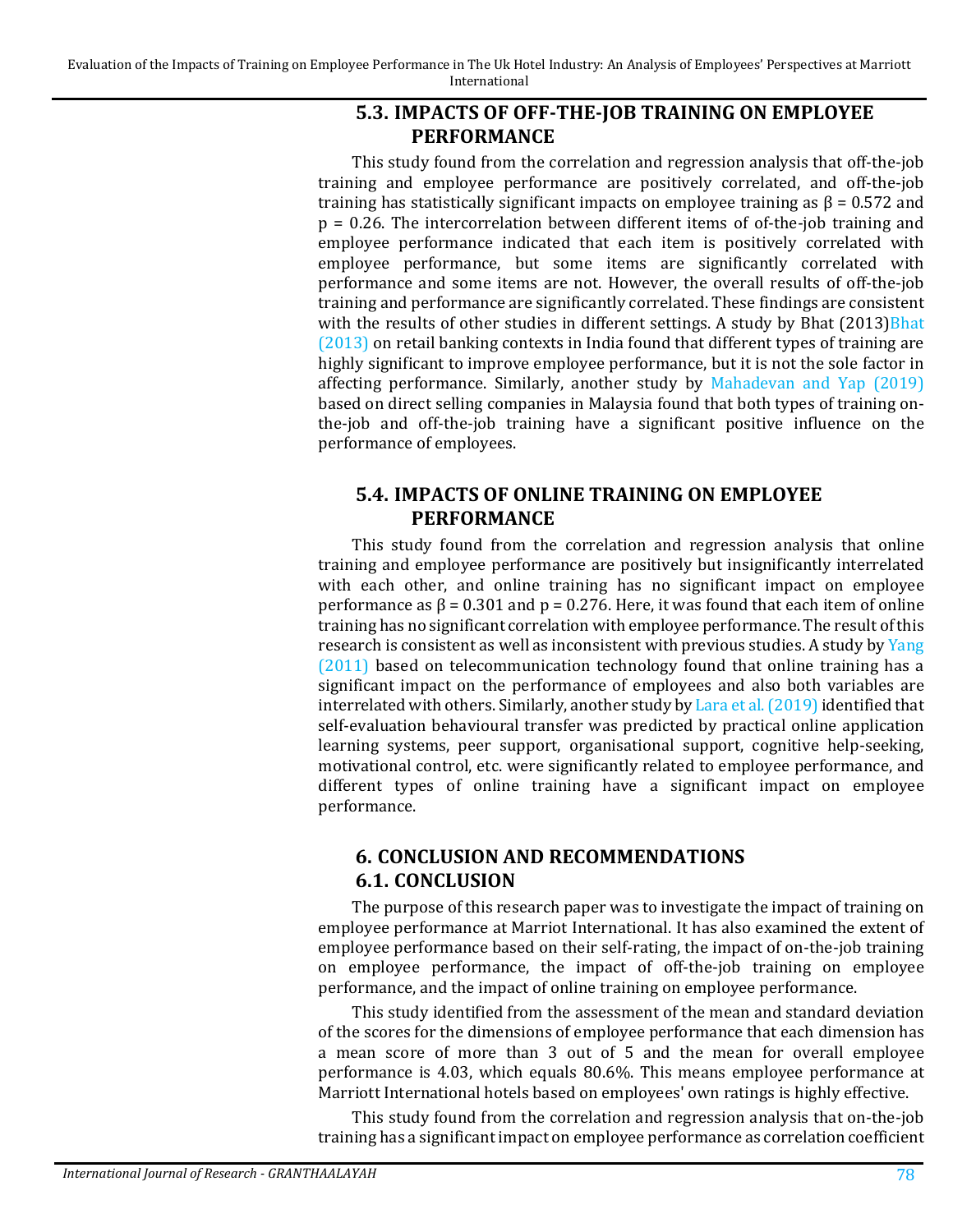$\beta$  = 0.846, and p = 0.000 which is less than 0.05. This means each aspect of on-thejob training significantly contributes to enhancing employee performance.

This study also found from the correlation and regression analysis that off-thejob training and employee performance are positively correlated, and off-the-job training has statistically significant impacts on employee training as  $\beta = 0.572$  and  $p = 0.26$ .

However, the correlation and regression analysis between online training and performance found that online training and employee performance are positively but insignificantly interrelated with each other, and online training has no significant impact on employee performance as  $\beta$  = 0.301 and p = 0.276 as it is more than 0.04.

#### **6.2. RECOMMENDATIONS**

This study shows that male participation is 57.6% while female participation is 40.1%, which means there can be a high variation in the male-female ratio. So, it is recommended that the management should focus on increasing female employees by attracting them through the hiring process.

This study found that there are very few participants above 45 years, which is around 7% of the total. This means there are very few employees who are highly experienced in this industry. So, it is recommended to focus more on employee retention to have highly experienced employees.

It is also found that there are 9.9% of employees who participated in this survey said they have not taken part in any training provided by Marriott International. This means training is still not accessible to many employees. So, it is recommended to enhance its training strategy to make it accessible to more employees.

To make training more effective, it is recommended to identify skill gaps and analyse the needs for training. Then it is required to design an effective training programme based on organisational needs and skill gaps. It can be online, offline, or on-the-job training.

It is also recommended to provide orientation and induction training for every employee as many employees have not received any type of training in Marriott. Induction training and orientation can help employees to understand the vision and values of the company as well as basic work guidelines, procedures, and policies.

It is also recommended to focus more on online training as it can be more accessible, applicable, and cheaper options for the company.

#### **7. LIMITATIONS**

This research was conducted within a restricted period of 3 months and with a limited budget and resources. Therefore, this study may not be free from limitations. The identified dimensions of employee performance and different types of training considered in this research may not be sufficient as there might have more significant variables in the literature. This study has used three types of training as its dimensions, which may not be enough to analyse overall training effectiveness at Marriott. This study may lack to review of recent research papers associated with this issue as it has mainly used freely available resources like university library access, Google Scholar, and Google search. Moreover, primary data were collected at a point in time rather than frequent observation of samples over a prolonged period. This means it has not considered cause and effect relationships and changes over time.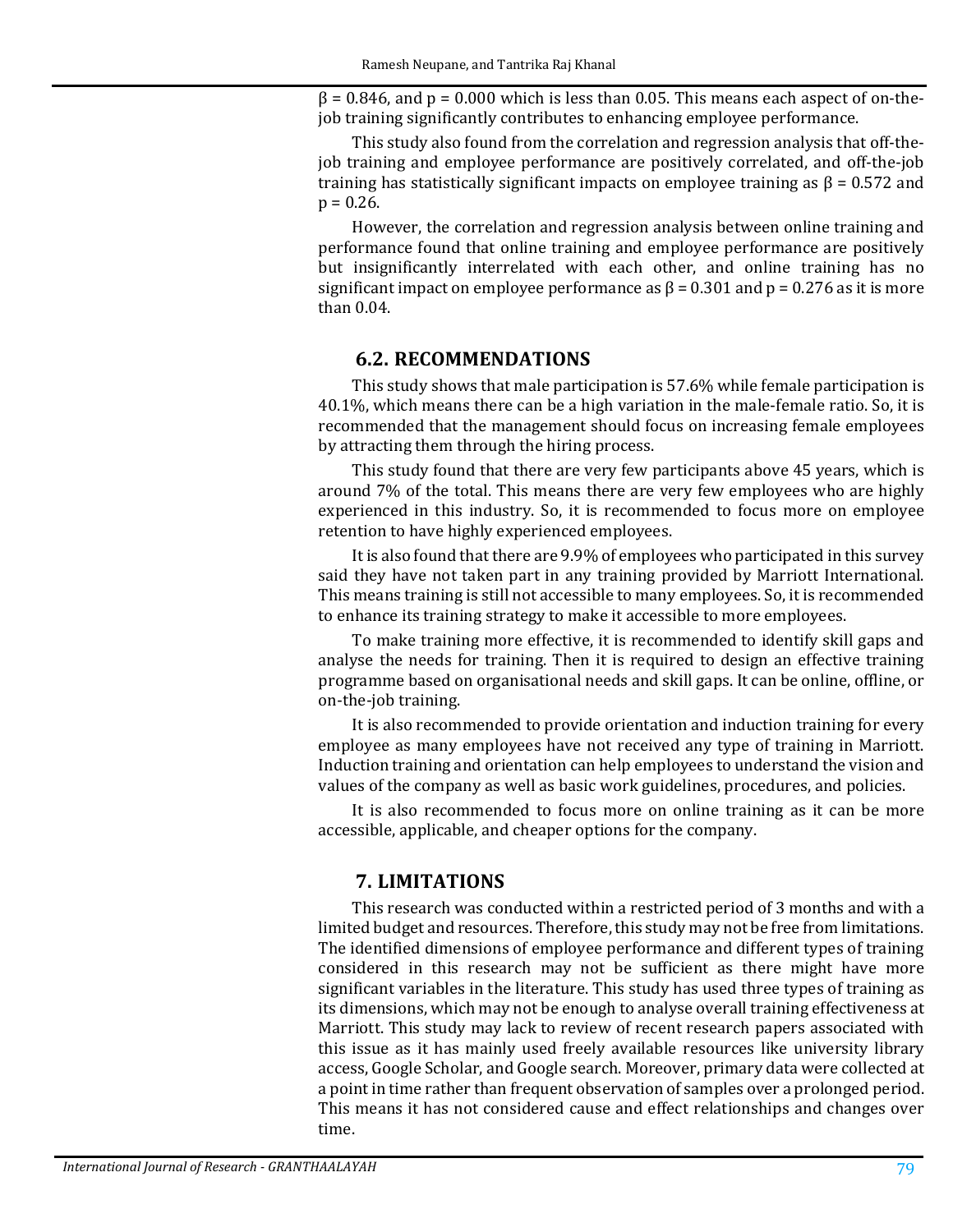Moreover, this study has not included the total population size due to a lack of the total list of employees working at Marriott at the time of the survey as they were concerned about the confidentiality of data. Therefore, it has not used the probability sampling technique due to the lack of full information about employees. This study implemented a quantitative approach to data collection and analysis, which may not consider the in-depth ideas of respondents. Other techniques like an in-depth interview of managers and other employees might provide different results. Therefore, it is recommended to conduct further in-depth research including a large sample size in different regions of the UK to test the validity of these findings.

# **REFERENCES**

- <span id="page-23-2"></span>Aguinis H & Kraiger K (2009) Benefits of Training and Development for Individuals and Teams, Organizations, and Society. *Annual Review of Psychology*, 60 : 451-7[4.https://doi.org/10.1146/annurev.psych.60.110707.163505](https://doi.org/10.1146/annurev.psych.60.110707.163505)
- <span id="page-23-4"></span>Akhtar MF, Ali K, Sadaqat S & Hafeez S (2011) Extent of Training in Banks and Its Impact on Employee Motivation and Involvement in Job. *Interdisciplinary Journal of Contemporary Research Business*, 12 (12) : 93-803.
- <span id="page-23-1"></span>Armstrong M (2009) Armstrong's Handbook of Human Resource Management (11th edition). London : Kogan Page.
- <span id="page-23-9"></span>Audrey CV & Patrice R (2012) Adaptive performance : A new scale to measure individual performance in organizations. *Canadian Journal of Administrative Sciences*, 29(2) : 280-29[3.https://doi.org/10.1002/cjas.232](https://doi.org/10.1002/cjas.232)
- <span id="page-23-11"></span>Bafaneli S & Setibi G (2015) The Impact of on-the-job training on Employee Performance. *Journal of Business Theory and Practice*, 3(2) : 239- 25[1.https://doi.org/10.22158/jbtp.v3n2p239](https://doi.org/10.22158/jbtp.v3n2p239)
- <span id="page-23-7"></span>Bateman TS & Snell SA (2007) Management : Leading & Collaborating in a Competitive World. Boston : McGraw-Hill.
- <span id="page-23-10"></span>Belker LB & Topchik GS (2005) The First-Time Manager (5th edition). New York : Amacom.
- <span id="page-23-12"></span>Bhat ZH (2013) Impact of Training on Employee Performance : A Study of Retail Banking Sector in India. *Indian Journal of Applied Research*, 10 : 292-293.
- <span id="page-23-5"></span>Bhatia SK (2007) Training and Development : Concepts and Practices, Emerging Development Challenges and Strategies. New Delhi : Deep and Deep.
- <span id="page-23-6"></span>Blakely-Gray R (2017) 5 Advantages and Disadvantages of a Job Rotation program.<br>PATRIOT, online at : [Accessed on 2021-08-09]. PATRIOT, online at : [Accessed on 2021-08-09]. [https://www.patriotsoftware.com/blog/payroll/5-advantages](https://www.patriotsoftware.com/blog/payroll/5-advantages-disadvantages-job-rotation-strategy/)[disadvantages-job-rotation-strategy/](https://www.patriotsoftware.com/blog/payroll/5-advantages-disadvantages-job-rotation-strategy/)
- <span id="page-23-3"></span>Bossche PV, Segers M & Jansen N (2010) Transfer of Training : the role of feedback in supportive social network. *International Journal of Training and Development*, 14(2) : 81-94[.https://doi.org/10.1111/j.1468-](https://doi.org/10.1111/j.1468-2419.2010.00343.x) [2419.2010.00343.x](https://doi.org/10.1111/j.1468-2419.2010.00343.x)
- <span id="page-23-0"></span>Castellanos RMM & Martín MYS (2011) Training as a source of competitive advantage : Performance impact and the role of firm strategy, the Spanish case. *International Journal of Human Resource Management*, 22 : 574- 59[4.https://doi.org/10.1080/09585192.2011.543635](https://doi.org/10.1080/09585192.2011.543635)
- <span id="page-23-8"></span>Ciner L (2019) Setup for Success : How to Improve Employee Performance. Walk Me Blog, online at : [Accessed on 2021-08-08]. [https://blog.walkme.com/how](https://blog.walkme.com/how-to-improve-employee%20performance/#:%7E:text=Employee%20performance%20is%20defined%20as,employee%20is%20to%20the%20organization)[to-improve-employee](https://blog.walkme.com/how-to-improve-employee%20performance/#:%7E:text=Employee%20performance%20is%20defined%20as,employee%20is%20to%20the%20organization)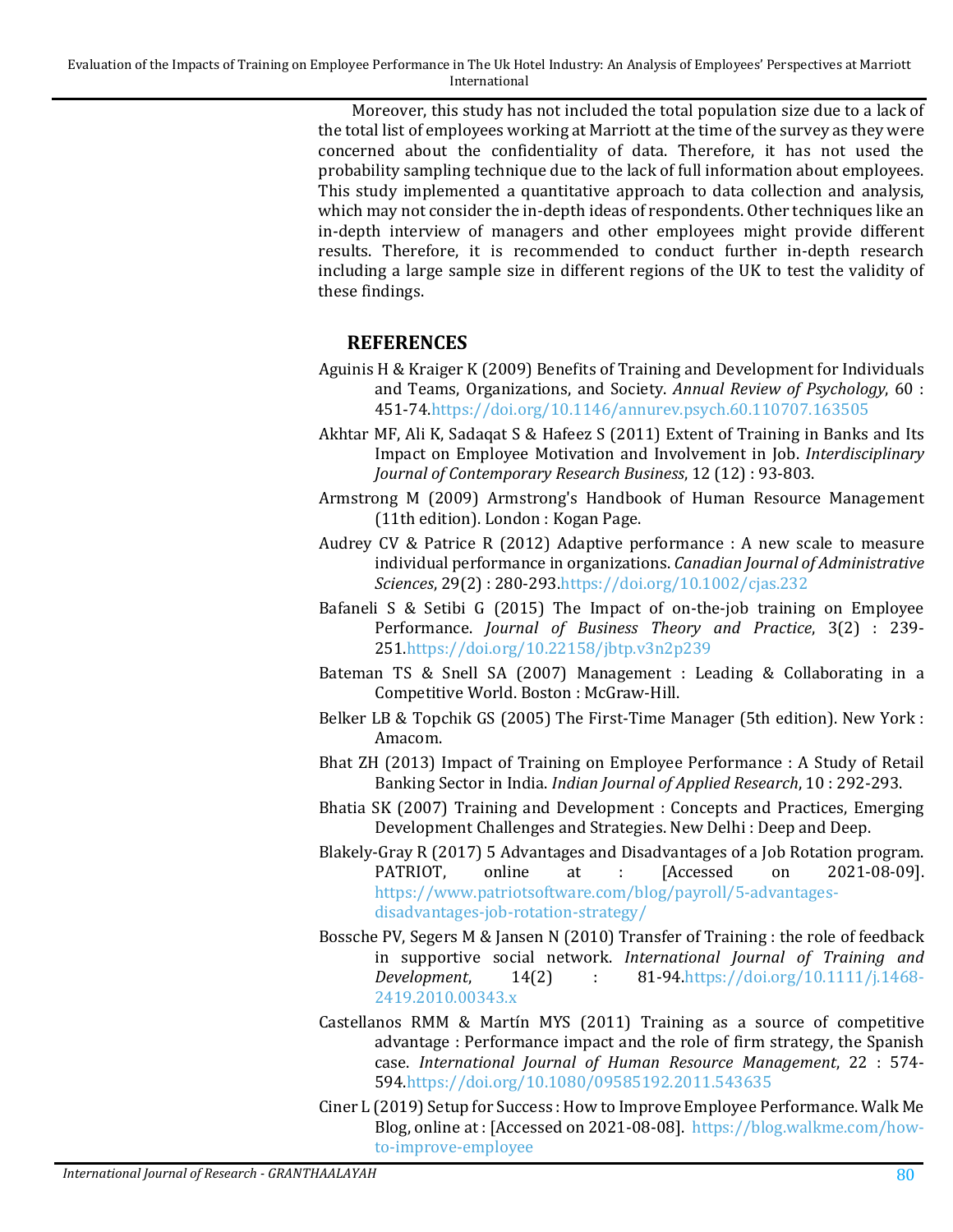[performance/#:~:text=Employee%20performance%20](https://blog.walkme.com/how-to-improve-employee%20performance/#:%7E:text=Employee%20performance%20is%20defined%20as,employee%20is%20to%20the%20organization)is%20defined%20 [as,employee%20is%20to%20the%20organization](https://blog.walkme.com/how-to-improve-employee%20performance/#:%7E:text=Employee%20performance%20is%20defined%20as,employee%20is%20to%20the%20organization)

- <span id="page-24-9"></span>Debois S (2019) 10 Advantages and Disadvantages of Questionnaires (Updated 2019). Survey Anyplace, online at : [Accessed on 2021-08-10]. <https://surveyanyplace.com/questionnaire-pros-and-cons/>
- <span id="page-24-8"></span>Decker G (2019) Employee knowledge is power : How effectively share information. Ceoworld Magazine, Online at : [Accessed on 2021-08-09]. [https://ceoworld.biz/2019/03/29/employee-knowledge-is-power-how](https://ceoworld.biz/2019/03/29/employee-knowledge-is-power-how-to-effectively-share-information/#:%7E:text=Employee%20knowledge%20is%20power%3A%20How%20to%20effectively%20share%20information,-Dr.&text=The%20availability%20of%20personal%20data,the%20development%20of%20new%20ones)to-effectively-share[information/#:~:text=Employee%20knowledge%20is%20power%3A%2](https://ceoworld.biz/2019/03/29/employee-knowledge-is-power-how-to-effectively-share-information/#:%7E:text=Employee%20knowledge%20is%20power%3A%20How%20to%20effectively%20share%20information,-Dr.&text=The%20availability%20of%20personal%20data,the%20development%20of%20new%20ones) [0How%20to%20effectively%20share%20information,-](https://ceoworld.biz/2019/03/29/employee-knowledge-is-power-how-to-effectively-share-information/#:%7E:text=Employee%20knowledge%20is%20power%3A%20How%20to%20effectively%20share%20information,-Dr.&text=The%20availability%20of%20personal%20data,the%20development%20of%20new%20ones) [Dr.&text=The%20availability%20of%20personal%20data,the%20develop](https://ceoworld.biz/2019/03/29/employee-knowledge-is-power-how-to-effectively-share-information/#:%7E:text=Employee%20knowledge%20is%20power%3A%20How%20to%20effectively%20share%20information,-Dr.&text=The%20availability%20of%20personal%20data,the%20development%20of%20new%20ones) [ment%20of%20new%20ones](https://ceoworld.biz/2019/03/29/employee-knowledge-is-power-how-to-effectively-share-information/#:%7E:text=Employee%20knowledge%20is%20power%3A%20How%20to%20effectively%20share%20information,-Dr.&text=The%20availability%20of%20personal%20data,the%20development%20of%20new%20ones)
- <span id="page-24-5"></span>Dessler G (2011) Human resource management (11th ed). London : Pearson Education Ltd.
- Easterby-Smith M, Thorpe R & Jackson P (2012) Management Research (4th ed.). *London : SAGE Publications Ltd*.
- <span id="page-24-1"></span>Farazad K (2020) The Impact of Brexit on Hotel Industry and 2020 Outlook.<br>Hospitality Net, online at : [Accessed on 2021-08-06]. Hospitality Net, <https://www.hospitalitynet.org/opinion/4096893.html>
- <span id="page-24-10"></span>Gibbons S (2020) 3 Things You Can Learn from Marriott About Taking Care of<br>Employees. Forbes, online at : [Accessed on 2021-09-13]. Employees. Forbes, online at : [Accessed [https://www.forbes.com/sites/serenitygibbons/2020/04/30/3-things](https://www.forbes.com/sites/serenitygibbons/2020/04/30/3-things-you-can-learn-from-marriott-about-taking-care-of-employees/#495c6deb2bca)[you-can-learn-from-marriott-about-taking-care-of](https://www.forbes.com/sites/serenitygibbons/2020/04/30/3-things-you-can-learn-from-marriott-about-taking-care-of-employees/#495c6deb2bca)[employees/#495c6deb2bca](https://www.forbes.com/sites/serenitygibbons/2020/04/30/3-things-you-can-learn-from-marriott-about-taking-care-of-employees/#495c6deb2bca)
- <span id="page-24-0"></span>Glaveli N & Karassavidou E (2011) Exploring a possible route through which training affects organizational performance : The case of a Greek bank. *International Journal of Human Resource Management*, 22 : 2892- 292[3.https://doi.org/10.1080/09585192.2011.606113](https://doi.org/10.1080/09585192.2011.606113)
- <span id="page-24-7"></span>Griffin MA, Neal A & Parker SK (2007) A new model of work role performance : Positive behavior in uncertain and interdependent contexts. *Academy of Management Journal*, 50(2) : 327-*Management* 34[7.https://doi.org/10.5465/amj.2007.24634438](https://doi.org/10.5465/amj.2007.24634438)
- <span id="page-24-3"></span>Habib S, Zahra F & Mushtaq H (2015) Impact of Training and Development on Employee's Performance and Productivity : A Case Study of Pakistan. *European Journal of Business and Social Science*, 4(8) : 326-330.
- <span id="page-24-6"></span>Hameed AZ & Waheed A (2011) Employee Development and Its Affect on Employee Performance. *International Journal of Business and Social Sciences* 2(13) : 224-229.
- <span id="page-24-2"></span>Hospitality Net (2020) COVID-19 Outbreak Has Jeopardized UK Hospitality Sector, Data. Online at : [Accessed on <https://www.hospitalitynet.org/news/4098446.html>
- <span id="page-24-4"></span>Imran M & Tanveer A (2015) Impact of Training & Development on Employee Performance in Banks of Pakistan. *European Journal of Training and Development*, [https://d1wqtxts1xzle7.cloudfront.net/57809962/Impact-Of-Training-](https://d1wqtxts1xzle7.cloudfront.net/57809962/Impact-Of-Training-Development-On-Employees----Performance-In-Banks-Of-Pakistan-with-cover-page-v2.pdf?Expires=1648706561&Signature=OqXP7ASnq3rnL4N92eEXwSTKYkK2YrEbuaj6B3tc1CqYbL1c1IsU601BmhuA9ATpXdgSJvs52vMhWi4FCTWFy3zLKk%7EoE6bMbHsR1WiQXFhVJaCo14SzjW9BLptv5UgefZQ7m1jvPX1hkauoYK7FOy-COs6LkaDP78Z7Pu64AZvxCTvVbdXPMXMCvSOhMYtloLDvKS3X0aAhDfUL2haTH9rIjhcRF0rH8r5qUva1Jmk2-DpGX-sUsTZ68rh%7EdYwzccXB5c0S%7EHU%7ErB5HFEgoy53sWSyZiVgRbW9fPS8BvJ20mdzggMTSLX40jXtk1tKlUFf2nmDF7Ajy5UwuCHmpYQ__&Key-Pair-Id=APKAJLOHF5GGSLRBV4ZA)[Development-On-Employees----Performance-In-Banks-Of-Pakistan-with](https://d1wqtxts1xzle7.cloudfront.net/57809962/Impact-Of-Training-Development-On-Employees----Performance-In-Banks-Of-Pakistan-with-cover-page-v2.pdf?Expires=1648706561&Signature=OqXP7ASnq3rnL4N92eEXwSTKYkK2YrEbuaj6B3tc1CqYbL1c1IsU601BmhuA9ATpXdgSJvs52vMhWi4FCTWFy3zLKk%7EoE6bMbHsR1WiQXFhVJaCo14SzjW9BLptv5UgefZQ7m1jvPX1hkauoYK7FOy-COs6LkaDP78Z7Pu64AZvxCTvVbdXPMXMCvSOhMYtloLDvKS3X0aAhDfUL2haTH9rIjhcRF0rH8r5qUva1Jmk2-DpGX-sUsTZ68rh%7EdYwzccXB5c0S%7EHU%7ErB5HFEgoy53sWSyZiVgRbW9fPS8BvJ20mdzggMTSLX40jXtk1tKlUFf2nmDF7Ajy5UwuCHmpYQ__&Key-Pair-Id=APKAJLOHF5GGSLRBV4ZA)cover-page[v2.pdf?Expires=1648706561&Signature=OqXP7ASnq3rnL4N92eEXwSTKY](https://d1wqtxts1xzle7.cloudfront.net/57809962/Impact-Of-Training-Development-On-Employees----Performance-In-Banks-Of-Pakistan-with-cover-page-v2.pdf?Expires=1648706561&Signature=OqXP7ASnq3rnL4N92eEXwSTKYkK2YrEbuaj6B3tc1CqYbL1c1IsU601BmhuA9ATpXdgSJvs52vMhWi4FCTWFy3zLKk%7EoE6bMbHsR1WiQXFhVJaCo14SzjW9BLptv5UgefZQ7m1jvPX1hkauoYK7FOy-COs6LkaDP78Z7Pu64AZvxCTvVbdXPMXMCvSOhMYtloLDvKS3X0aAhDfUL2haTH9rIjhcRF0rH8r5qUva1Jmk2-DpGX-sUsTZ68rh%7EdYwzccXB5c0S%7EHU%7ErB5HFEgoy53sWSyZiVgRbW9fPS8BvJ20mdzggMTSLX40jXtk1tKlUFf2nmDF7Ajy5UwuCHmpYQ__&Key-Pair-Id=APKAJLOHF5GGSLRBV4ZA) kK2YrEb[uaj6B3tc1CqYbL1c1IsU601BmhuA9ATpXdgSJvs52vMhWi4FCTW](https://d1wqtxts1xzle7.cloudfront.net/57809962/Impact-Of-Training-Development-On-Employees----Performance-In-Banks-Of-Pakistan-with-cover-page-v2.pdf?Expires=1648706561&Signature=OqXP7ASnq3rnL4N92eEXwSTKYkK2YrEbuaj6B3tc1CqYbL1c1IsU601BmhuA9ATpXdgSJvs52vMhWi4FCTWFy3zLKk%7EoE6bMbHsR1WiQXFhVJaCo14SzjW9BLptv5UgefZQ7m1jvPX1hkauoYK7FOy-COs6LkaDP78Z7Pu64AZvxCTvVbdXPMXMCvSOhMYtloLDvKS3X0aAhDfUL2haTH9rIjhcRF0rH8r5qUva1Jmk2-DpGX-sUsTZ68rh%7EdYwzccXB5c0S%7EHU%7ErB5HFEgoy53sWSyZiVgRbW9fPS8BvJ20mdzggMTSLX40jXtk1tKlUFf2nmDF7Ajy5UwuCHmpYQ__&Key-Pair-Id=APKAJLOHF5GGSLRBV4ZA)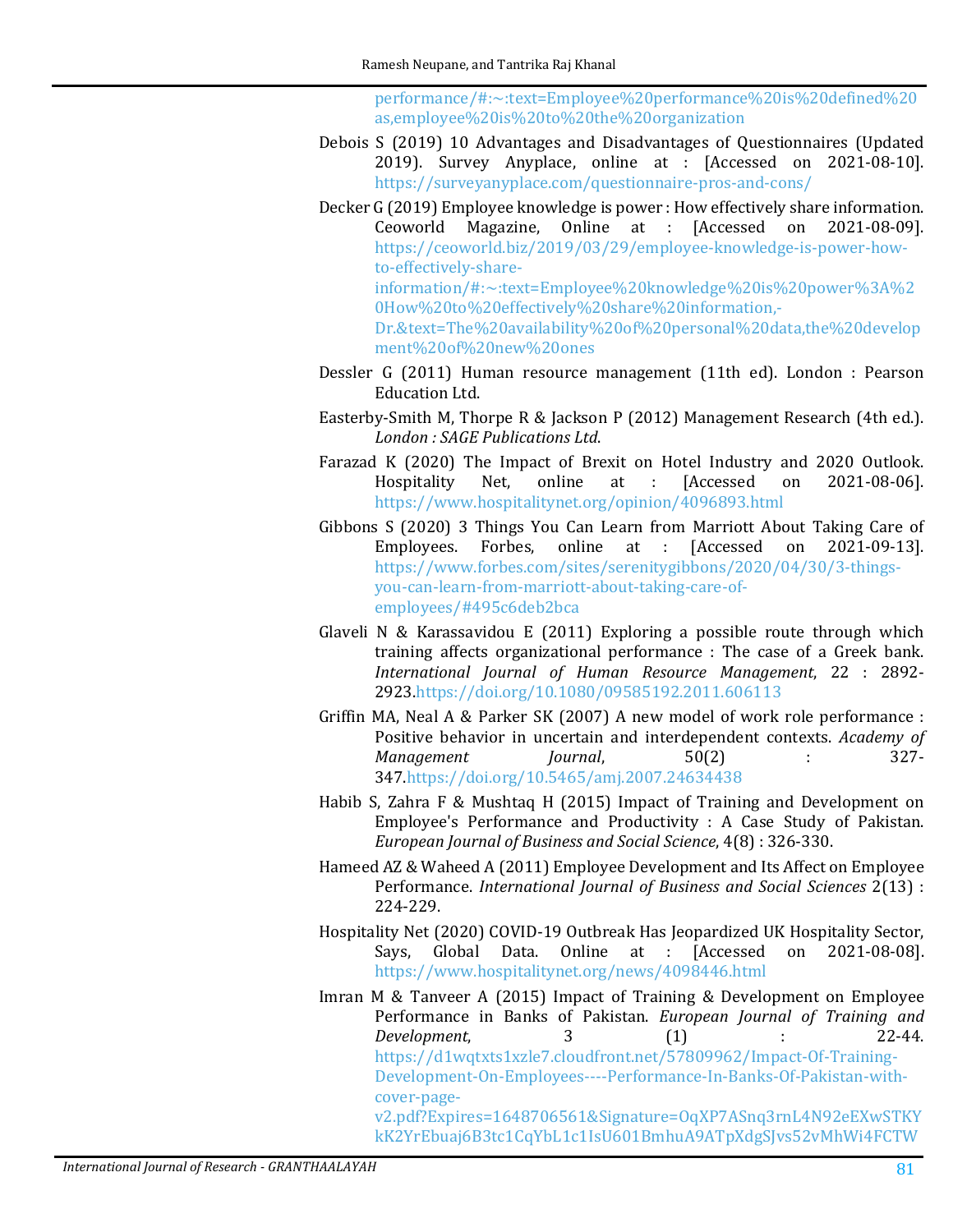[Fy3zLKk~oE6bMbHsR1WiQXFhVJaCo14SzjW9BLptv5UgefZQ7m1jvPX1hk](https://d1wqtxts1xzle7.cloudfront.net/57809962/Impact-Of-Training-Development-On-Employees----Performance-In-Banks-Of-Pakistan-with-cover-page-v2.pdf?Expires=1648706561&Signature=OqXP7ASnq3rnL4N92eEXwSTKYkK2YrEbuaj6B3tc1CqYbL1c1IsU601BmhuA9ATpXdgSJvs52vMhWi4FCTWFy3zLKk%7EoE6bMbHsR1WiQXFhVJaCo14SzjW9BLptv5UgefZQ7m1jvPX1hkauoYK7FOy-COs6LkaDP78Z7Pu64AZvxCTvVbdXPMXMCvSOhMYtloLDvKS3X0aAhDfUL2haTH9rIjhcRF0rH8r5qUva1Jmk2-DpGX-sUsTZ68rh%7EdYwzccXB5c0S%7EHU%7ErB5HFEgoy53sWSyZiVgRbW9fPS8BvJ20mdzggMTSLX40jXtk1tKlUFf2nmDF7Ajy5UwuCHmpYQ__&Key-Pair-Id=APKAJLOHF5GGSLRBV4ZA) auoYK7FOy-[COs6LkaDP78Z7Pu64AZvxCTvVbdXPMXMCvSOhMYtloLDvKS3X0aAhDfUL](https://d1wqtxts1xzle7.cloudfront.net/57809962/Impact-Of-Training-Development-On-Employees----Performance-In-Banks-Of-Pakistan-with-cover-page-v2.pdf?Expires=1648706561&Signature=OqXP7ASnq3rnL4N92eEXwSTKYkK2YrEbuaj6B3tc1CqYbL1c1IsU601BmhuA9ATpXdgSJvs52vMhWi4FCTWFy3zLKk%7EoE6bMbHsR1WiQXFhVJaCo14SzjW9BLptv5UgefZQ7m1jvPX1hkauoYK7FOy-COs6LkaDP78Z7Pu64AZvxCTvVbdXPMXMCvSOhMYtloLDvKS3X0aAhDfUL2haTH9rIjhcRF0rH8r5qUva1Jmk2-DpGX-sUsTZ68rh%7EdYwzccXB5c0S%7EHU%7ErB5HFEgoy53sWSyZiVgRbW9fPS8BvJ20mdzggMTSLX40jXtk1tKlUFf2nmDF7Ajy5UwuCHmpYQ__&Key-Pair-Id=APKAJLOHF5GGSLRBV4ZA) [2haTH9rIjhcRF0rH8r5qUva1Jmk2-](https://d1wqtxts1xzle7.cloudfront.net/57809962/Impact-Of-Training-Development-On-Employees----Performance-In-Banks-Of-Pakistan-with-cover-page-v2.pdf?Expires=1648706561&Signature=OqXP7ASnq3rnL4N92eEXwSTKYkK2YrEbuaj6B3tc1CqYbL1c1IsU601BmhuA9ATpXdgSJvs52vMhWi4FCTWFy3zLKk%7EoE6bMbHsR1WiQXFhVJaCo14SzjW9BLptv5UgefZQ7m1jvPX1hkauoYK7FOy-COs6LkaDP78Z7Pu64AZvxCTvVbdXPMXMCvSOhMYtloLDvKS3X0aAhDfUL2haTH9rIjhcRF0rH8r5qUva1Jmk2-DpGX-sUsTZ68rh%7EdYwzccXB5c0S%7EHU%7ErB5HFEgoy53sWSyZiVgRbW9fPS8BvJ20mdzggMTSLX40jXtk1tKlUFf2nmDF7Ajy5UwuCHmpYQ__&Key-Pair-Id=APKAJLOHF5GGSLRBV4ZA)DpGX[sUsTZ68rh~dYwzccXB5c0S~HU~rB5HFEgoy53sWSyZiVgR](https://d1wqtxts1xzle7.cloudfront.net/57809962/Impact-Of-Training-Development-On-Employees----Performance-In-Banks-Of-Pakistan-with-cover-page-v2.pdf?Expires=1648706561&Signature=OqXP7ASnq3rnL4N92eEXwSTKYkK2YrEbuaj6B3tc1CqYbL1c1IsU601BmhuA9ATpXdgSJvs52vMhWi4FCTWFy3zLKk%7EoE6bMbHsR1WiQXFhVJaCo14SzjW9BLptv5UgefZQ7m1jvPX1hkauoYK7FOy-COs6LkaDP78Z7Pu64AZvxCTvVbdXPMXMCvSOhMYtloLDvKS3X0aAhDfUL2haTH9rIjhcRF0rH8r5qUva1Jmk2-DpGX-sUsTZ68rh%7EdYwzccXB5c0S%7EHU%7ErB5HFEgoy53sWSyZiVgRbW9fPS8BvJ20mdzggMTSLX40jXtk1tKlUFf2nmDF7Ajy5UwuCHmpYQ__&Key-Pair-Id=APKAJLOHF5GGSLRBV4ZA)bW9fPS8BvJ20 [mdzggMTSLX40jXtk1tKlUFf2nmDF7Ajy5UwuCHmpYQ\\_\\_&Key](https://d1wqtxts1xzle7.cloudfront.net/57809962/Impact-Of-Training-Development-On-Employees----Performance-In-Banks-Of-Pakistan-with-cover-page-v2.pdf?Expires=1648706561&Signature=OqXP7ASnq3rnL4N92eEXwSTKYkK2YrEbuaj6B3tc1CqYbL1c1IsU601BmhuA9ATpXdgSJvs52vMhWi4FCTWFy3zLKk%7EoE6bMbHsR1WiQXFhVJaCo14SzjW9BLptv5UgefZQ7m1jvPX1hkauoYK7FOy-COs6LkaDP78Z7Pu64AZvxCTvVbdXPMXMCvSOhMYtloLDvKS3X0aAhDfUL2haTH9rIjhcRF0rH8r5qUva1Jmk2-DpGX-sUsTZ68rh%7EdYwzccXB5c0S%7EHU%7ErB5HFEgoy53sWSyZiVgRbW9fPS8BvJ20mdzggMTSLX40jXtk1tKlUFf2nmDF7Ajy5UwuCHmpYQ__&Key-Pair-Id=APKAJLOHF5GGSLRBV4ZA)-Pair-[Id=APKAJLOHF5GGSLRBV4ZA](https://d1wqtxts1xzle7.cloudfront.net/57809962/Impact-Of-Training-Development-On-Employees----Performance-In-Banks-Of-Pakistan-with-cover-page-v2.pdf?Expires=1648706561&Signature=OqXP7ASnq3rnL4N92eEXwSTKYkK2YrEbuaj6B3tc1CqYbL1c1IsU601BmhuA9ATpXdgSJvs52vMhWi4FCTWFy3zLKk%7EoE6bMbHsR1WiQXFhVJaCo14SzjW9BLptv5UgefZQ7m1jvPX1hkauoYK7FOy-COs6LkaDP78Z7Pu64AZvxCTvVbdXPMXMCvSOhMYtloLDvKS3X0aAhDfUL2haTH9rIjhcRF0rH8r5qUva1Jmk2-DpGX-sUsTZ68rh%7EdYwzccXB5c0S%7EHU%7ErB5HFEgoy53sWSyZiVgRbW9fPS8BvJ20mdzggMTSLX40jXtk1tKlUFf2nmDF7Ajy5UwuCHmpYQ__&Key-Pair-Id=APKAJLOHF5GGSLRBV4ZA)

- <span id="page-25-4"></span>Ingalls RG (2008) Introduction to Simulation. Proceedings of the 2008 Winter Simulation Conference. Pdf available at : https://www.informssim.org/wsc08papers/005.pd[fhttps://doi.org/10.1109/WSC.2008.473605](https://doi.org/10.1109/WSC.2008.4736052) [2](https://doi.org/10.1109/WSC.2008.4736052)
- <span id="page-25-5"></span>Karakas F (2010) Spirituality and performance in organizations : *A literature review. Journal of Business Ethics*, 94(1) : 89-10[6https://doi.org/10.1007/s10551-](https://doi.org/10.1007/s10551-009-0251-5) [009-0251-5](https://doi.org/10.1007/s10551-009-0251-5)
- <span id="page-25-0"></span>Karia AO, Omari S, Mwanaongoro S & Kimori Y (2016) Importance of Training and Development on Performance of Public Water Utilities in Tanzania. *African Journal of Education and Human Development*, 2(2) : 10-18. [https://www.researchgate.net/profile/Stella-](https://www.researchgate.net/profile/Stella-Omari/publication/320215089_Importance_of_Training_and_Development_on_Performance_of_Public_Water_Utilities_in_Tanzania/links/59d5285d458515140ee43ee6/Importance-of-Training-and-Development-on-Performance-of-Public-Water-Utilities-in-Tanzania.pdf)[Omari/publication/320215089\\_Importance\\_of\\_Training\\_and\\_Development](https://www.researchgate.net/profile/Stella-Omari/publication/320215089_Importance_of_Training_and_Development_on_Performance_of_Public_Water_Utilities_in_Tanzania/links/59d5285d458515140ee43ee6/Importance-of-Training-and-Development-on-Performance-of-Public-Water-Utilities-in-Tanzania.pdf) [\\_on\\_Performance\\_of\\_Public\\_Water\\_Utilities\\_in\\_Tanzania/links/59d5285d](https://www.researchgate.net/profile/Stella-Omari/publication/320215089_Importance_of_Training_and_Development_on_Performance_of_Public_Water_Utilities_in_Tanzania/links/59d5285d458515140ee43ee6/Importance-of-Training-and-Development-on-Performance-of-Public-Water-Utilities-in-Tanzania.pdf)4 [58515140ee43ee6/Importance-of-Training-and-Development-on-](https://www.researchgate.net/profile/Stella-Omari/publication/320215089_Importance_of_Training_and_Development_on_Performance_of_Public_Water_Utilities_in_Tanzania/links/59d5285d458515140ee43ee6/Importance-of-Training-and-Development-on-Performance-of-Public-Water-Utilities-in-Tanzania.pdf)[Performance-of-Public-Water-Utilities-in-Tanzania.pdf](https://www.researchgate.net/profile/Stella-Omari/publication/320215089_Importance_of_Training_and_Development_on_Performance_of_Public_Water_Utilities_in_Tanzania/links/59d5285d458515140ee43ee6/Importance-of-Training-and-Development-on-Performance-of-Public-Water-Utilities-in-Tanzania.pdf)
- <span id="page-25-2"></span>Kennedy J (2009) The Impact of Training and Development on Job Performance
- A case study of Judicial Service of Ghana (2009). A thesis submitted to the Institute of Distance Learning, Kwame Nkrumah University of Science and technology, :1-77.
- <span id="page-25-6"></span>Kennedy KN, Lassk FG & Burns MB (2001) A scale assessing team-based job performance in a customer-oriented environment. *Journal of Quality Management*, 6(1) : 257-273[.https://doi.org/10.1016/S1084-](https://doi.org/10.1016/S1084-8568(01)00033-5) [8568\(01\)00033-5](https://doi.org/10.1016/S1084-8568(01)00033-5)
- Kennedy KN, Lassk FG & Burns MB (2001) A scale assessing team-based job performance in a customer-oriented environment. *Journal of Quality Management*, 6(1) : 257-273.https://doi.org/10.1016/S1084-*Management*, 6(1) : 257-273[.https://doi.org/10.1016/S1084-](https://doi.org/10.1016/S1084-8568(01)00033-5) [8568\(01\)00033-5](https://doi.org/10.1016/S1084-8568(01)00033-5)
- <span id="page-25-1"></span>Khalaf S & Morsy M & Khalifa G & Ali N (2016) Impact of Effective Training on Employee Performance in Hotel Establishments. *Journal of Faculty of Tourism and Hotels*, 10(1/2) : 92-109.
- <span id="page-25-3"></span>Kim Y & Ployhart RE (2014) The effects of staffing and training on firm productivity and profit growth before, during, and after the Great Recession. *Journal of Psychology*, 38[9.https://doi.org/10.1037/a0035408](https://doi.org/10.1037/a0035408)
- <span id="page-25-7"></span>Koopmans L, Berhnaards CM, Hildebrandt VH, Vet HCW & Berk AJ (2014) Construct validity of the individual work performance questionnaire. *Journal of*  $Environmental$ 17[1.https://doi.org/10.1097/JOM.0000000000000113](https://doi.org/10.1097/JOM.0000000000000113)
- <span id="page-25-8"></span>Kothari CR (2011) Research Methodology : Methods and Techniques. 2nd ed. New Delhi : *New Age International Publishers*.

<span id="page-25-9"></span>Lara BM, Zerbini T & Medina FJ (2019) Impact of Online Training on Behavioral Transfer and Job Performance in a Large Organization. *Revistade*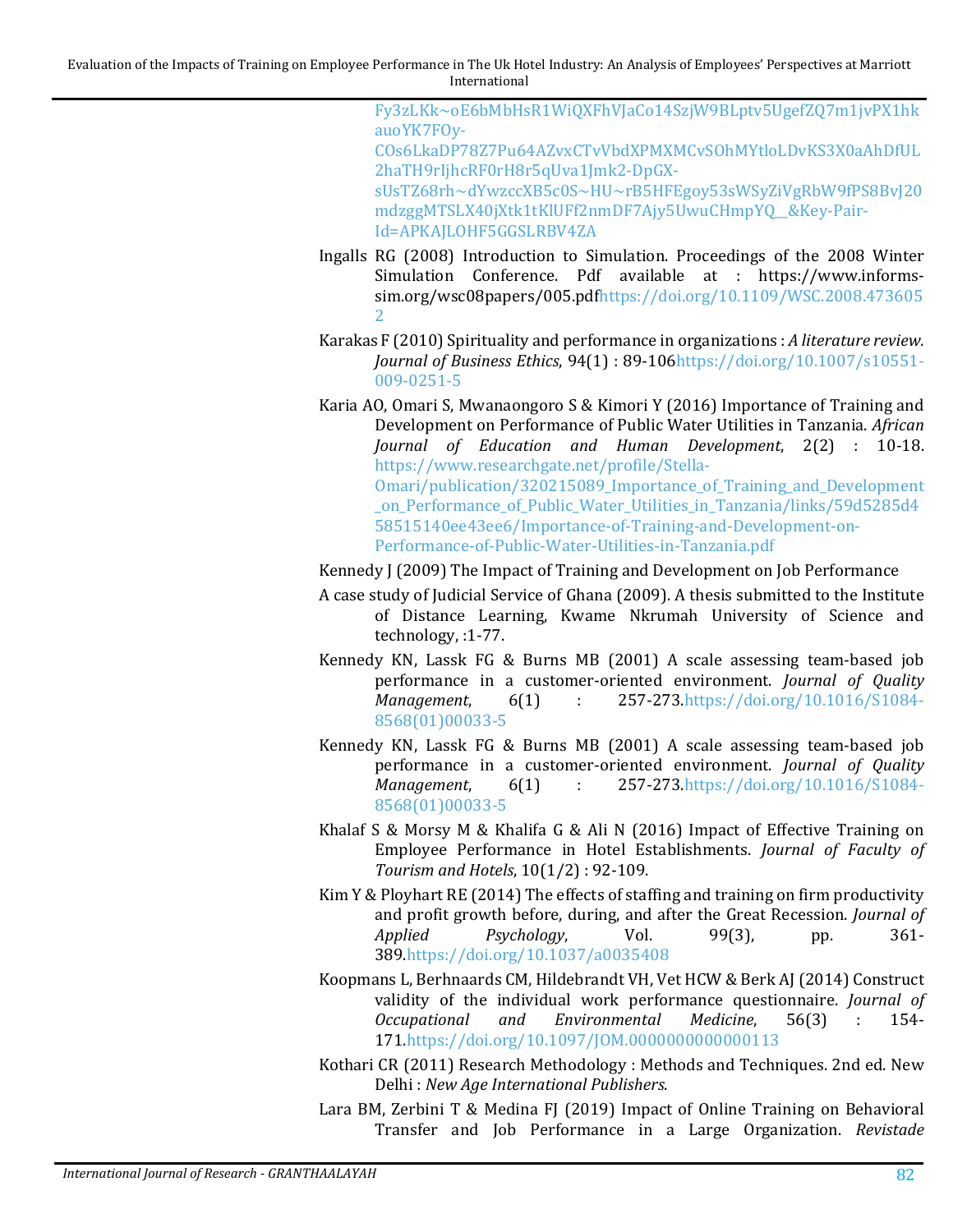*Psicologiadel Trabajoydelas Organizaciones*, 35 (1) : 27- 3[7.https://doi.org/10.5093/jwop2019a4](https://doi.org/10.5093/jwop2019a4)

<span id="page-26-10"></span>Leonard K (2019) Behaviour Vs. Attitude in Employees. Chron, online at :. [Accessed on 2021-08-09]. [https://smallbusiness.chron.com/behavior-vs-attitude](https://smallbusiness.chron.com/behavior-vs-attitude-employees-37187.html#:%7E:text=An%20attitude%20is%20a%20psychological%20state%20of%20mind.&text=In%20the%20workplace%2C%20employees%20can,easily%20agitated%20by%20minor%20problems)employees-

[37187.html#:~:text=An%20attitude%20is%20a%20psychological%20sta](https://smallbusiness.chron.com/behavior-vs-attitude-employees-37187.html#:%7E:text=An%20attitude%20is%20a%20psychological%20state%20of%20mind.&text=In%20the%20workplace%2C%20employees%20can,easily%20agitated%20by%20minor%20problems) [te%20of%20mind.&text=In%20the%20workplace%2C%20employees%2](https://smallbusiness.chron.com/behavior-vs-attitude-employees-37187.html#:%7E:text=An%20attitude%20is%20a%20psychological%20state%20of%20mind.&text=In%20the%20workplace%2C%20employees%20can,easily%20agitated%20by%20minor%20problems) [0can,easily%20agitated%20by%20minor%20problems](https://smallbusiness.chron.com/behavior-vs-attitude-employees-37187.html#:%7E:text=An%20attitude%20is%20a%20psychological%20state%20of%20mind.&text=In%20the%20workplace%2C%20employees%20can,easily%20agitated%20by%20minor%20problems)

- <span id="page-26-0"></span>Long CS, Kowang TO, Chin TA & Hee OC (2016) Improving Organizational Performance through Training Function : A Review. *International Business Management*, 10 (4) :475-478.
- <span id="page-26-6"></span>Lynch L (2019) 8 Reasons Why Refresher Training is a Good Idea. Learn Dash, online at : [Accessed on 2021-08-08]. [https://www.learndash.com/8-reasons](https://www.learndash.com/8-reasons-why-refresher-training-is-a-good-idea/)[why-refresher-training-is-a-good-idea/](https://www.learndash.com/8-reasons-why-refresher-training-is-a-good-idea/)
- <span id="page-26-13"></span>Mahadevan A & Yap MH (2019) Impact of Training on Employee Performance in à Direct Selling Organization, Malaysia. *Journal of Business and Management*,  $21(10): 07-14.$
- <span id="page-26-2"></span>Marriott (2021) We are Marriott International. Online at : [Accessed 2021-12-12]. <https://www.marriott.com/marriott/aboutmarriott.mi>
- <span id="page-26-3"></span>Marriott (2021a) Core Values & Heritage. Online at : https://www.marriott.com/culture-and-values/core-values.mi [Accessed on 2021-08-05]
- <span id="page-26-11"></span>McCombes S (2019) Understanding different sampling methods. Scriber, online at :  $[Accessed$  on  $2021-08-10]$ . <https://www.scribbr.com/methodology/sampling-methods/>
- <span id="page-26-8"></span>McCook KD (2002) Performance management system in organizations (Unpublished doctoral dissertation). Baton Rouge, LA, US : Louisiana State University and Agricultural and Mechanical College.
- <span id="page-26-9"></span>Miron A (2016) 12 Essential Skills Every Employee Should Have. E Skill, online at : [Accessed on 2021-08-08]. [https://www.eskill.com/blog/essential-skills](https://www.eskill.com/blog/essential-skills-employees/)[employees/](https://www.eskill.com/blog/essential-skills-employees/)
- <span id="page-26-12"></span>Muneer S, Shah T & Abbas SH (2014) Impact of on-the-job Training on Employee Performance : A Case Study of Microfinance Banks in District Khairpur. *International Journal of Computers & Technology*, 13(5), pp. 4524- 452[9.https://doi.org/10.24297/ijct.v13i5.2544](https://doi.org/10.24297/ijct.v13i5.2544)
- <span id="page-26-4"></span>Naris NS & Ukpere IW (2009) The effectiveness of an HR code : Staff development and training at the Polytechnic of Namibia. *African Journal of Business Management*, 3(12) : 879-889.
- <span id="page-26-7"></span>Neupane R (2015) Effects of Coaching and Mentoring on Employee performance in the UK Hotel Industry. *International Journal of Social Science and Management*, 2(2) : 123-138[.https://doi.org/10.3126/ijssm.v2i2.12323](https://doi.org/10.3126/ijssm.v2i2.12323)
- <span id="page-26-5"></span>Nguyen L, Murphy K & Andrews G (2019) Immediate and Long-Term Efficacy of Executive Functions Cognitive Training in Older Adults : A Systematic Review and Meta-Analysis. Psychological Bulletin, 145 (7), Meta-Analysis. 10.1037/bul0000196[.https://doi.org/10.1037/bul0000196](https://doi.org/10.1037/bul0000196)
- <span id="page-26-1"></span>Nischithaa P & Rao N (2014) The Importance of Training and Development Programmes in Hotel Industry. *International Journal of Business and Administration Research Review*, 1(5) : 50-56.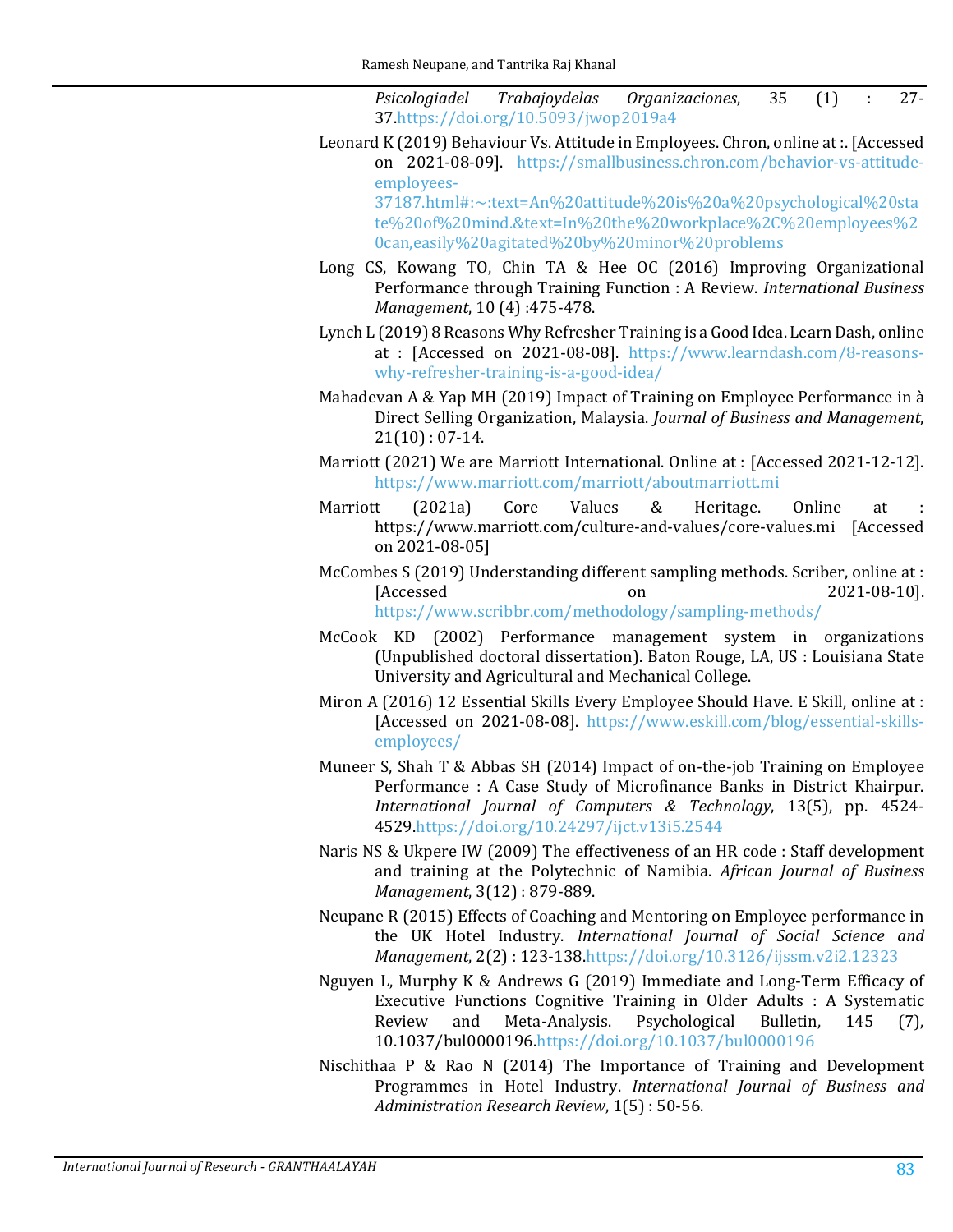- <span id="page-27-11"></span>Noordzij L (2013) What is employee efficiency? O Efficiency, online at : [Accessed<br>on 2021-08-09]. https://www.effectory.com/knowledge/what-is[https://www.effectory.com/knowledge/what-is](https://www.effectory.com/knowledge/what-is-employee-efficiency/)[employee-efficiency/](https://www.effectory.com/knowledge/what-is-employee-efficiency/)
- <span id="page-27-1"></span>PWC UK (2020). UK Hotels Forecast 2019 - 2020. Online at : [Accessed on 2021- 08-08][.https://www.pwc.co.uk/industries/hospitality](https://www.pwc.co.uk/industries/hospitality-leisure/insights/uk-hotels-forecast.html)[leisure/insights/uk-hotels-forecast.html](https://www.pwc.co.uk/industries/hospitality-leisure/insights/uk-hotels-forecast.html)
- <span id="page-27-9"></span>Parker, S.K., Williams, H.M., & Turner, N. (2006). Modeling the antecedents of proactive behavior at work. *Journal of Applied Psychology*, 91(3) : 636- 65[2.https://doi.org/10.1037/0021-9010.91.3.636](https://doi.org/10.1037/0021-9010.91.3.636)
- <span id="page-27-5"></span>Ployhart, R.E., Schmitt, N. & Tippins, N.T. (2017). Solving the Supreme Problem : 100 Years of selection and recruitment at the *Journal of Applied Psychology. Psychology.* 30[4.https://doi.org/10.1037/apl0000081](https://doi.org/10.1037/apl0000081)
- <span id="page-27-4"></span>Pontefract, D. (2019). The Wasted Dollars of Corporate Training Programs. Forbes,<br>online at : [Accessed on 2010-08-09]. online at : [Accessed on 2010-08-09]. [https://www.forbes.com/sites/danpontefract/2019/09/15/the-wasted](https://www.forbes.com/sites/danpontefract/2019/09/15/the-wasted-dollars-of-corporate-training-programs/#2337f27f71f9)[dollars-of-corporate-training-programs/#2337f27f71f9](https://www.forbes.com/sites/danpontefract/2019/09/15/the-wasted-dollars-of-corporate-training-programs/#2337f27f71f9)
- <span id="page-27-8"></span>Pradhan, R.K. & Jena, L.K. (2016). Employee Performance at Workplace : Conceptual Model and Empirical Validation. Business Perspectives and Research, 5 (1) : 1-17[.https://doi.org/10.1177/2278533716671630](https://doi.org/10.1177/2278533716671630)
- <span id="page-27-3"></span>Saleem, Q., Shahid, M. & Naseem, A. (2011), Degree of Influence of Training and Development on Employee Behaviour. *International Journal of Computing and Business Research*, 2 (3) : 2229-6166.
- <span id="page-27-10"></span>Sam Houston State University (2020). Knowledge, Skills & Abilities (KSA). Online at  $[Accessed$  on  $2021-08-09]$ <https://www.shsu.edu/dept/humanresources/managerstoolkit/KSA.html>
- <span id="page-27-6"></span>Sanchez, N., Arago, A., Arago, B.I. & Valle, S. (2003), Effects of training on business results. *International Journal of Human Resource Management*, 4 : 105 -122.
- <span id="page-27-12"></span>Saunders, M., Lewis, P. and Thronhill, A. (2019), *Research Methods for Business Students* (8th ed.). New York : Pearson Education
- Schepers, J., Jong, A.D., Ruyter, K.D., & Wetzels, M. (2011). Fields of gold : Perceived efficacy in virtual teams of field service employees. *Journal of Service Research*, 14(3) : 372-389[.https://doi.org/10.1177/1094670511412354](https://doi.org/10.1177/1094670511412354)
- <span id="page-27-0"></span>Shaw, J.D., Park, T.Y. & Kim, E. (2013). A resource-based perspective on human capital loses, HRM investments and organisational performance. *Strategic Management Journal*, 34 : 575-58[9.https://doi.org/10.1002/smj.2025](https://doi.org/10.1002/smj.2025)
- <span id="page-27-13"></span>Sittig, A. (2016). Marriott International Shares its Secrete to Driving Employee<br>Engagement. Online at : [Accessed on 2021-09-13]. Engagement. Online at : [Accessed on 2021-09-13]. [https://business.linkedin.com/talent-solutions/blog/employee](https://business.linkedin.com/talent-solutions/blog/employee-engagement/2015/marriott-international-shares-its-secrets-to-driving-employee-engagement)[engagement/2015/marriott-international-shares-its-secrets-to-driving](https://business.linkedin.com/talent-solutions/blog/employee-engagement/2015/marriott-international-shares-its-secrets-to-driving-employee-engagement)[employee-engagement](https://business.linkedin.com/talent-solutions/blog/employee-engagement/2015/marriott-international-shares-its-secrets-to-driving-employee-engagement)
- <span id="page-27-7"></span>Smith, E. (2006). Theory and practice : The contribution of off-the-job training to the development of apprentices and trainees. *Journal of Vocational Education & Training*, 54 (3) : 431- 45[6.https://doi.org/10.5840/soctheorpract20063216](https://doi.org/10.5840/soctheorpract20063216)
- <span id="page-27-2"></span>Steen, S., Noe, R.A., Hollenbeck, J.R., Gerhart, B. & Wright, P.M. (2009). Human resource Management Second Canadian Edition. Canada : *McGraw-Hill Ryerson*.